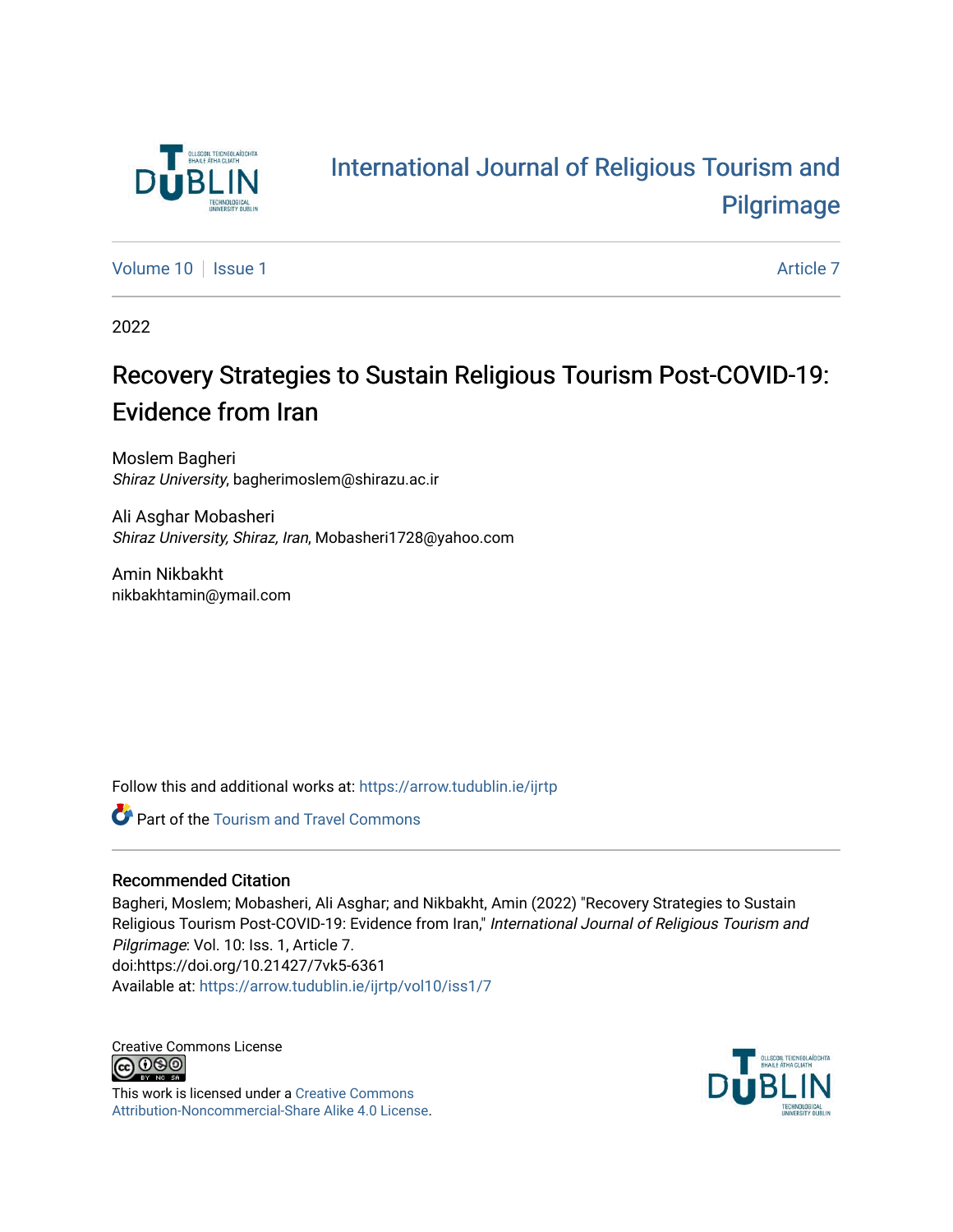# **Recovery Strategies to Sustain Religious Tourism Post-COVID-19: Evidence from Iran**

#### **Moslem Bagheri**

Shiraz University, Shiraz, Iran bagherimoslem@shirazu.ac.ir

#### **Ali Asghar Mobasheri**

Shiraz University, Shiraz, Iran Mobasheri1728@yahoo.com

#### **Amin Nikbakht**

Shiraz University, Shiraz, Iran a.nikbakht@shirazu.ac.ir

> Religious tourism, as one of the most significant types of tourism, is among the most seriously affected economic sectors worldwide as a result of the coronavirus (COVID-19) pandemic. This study sought to identify and prioritise the strategies for sustaining post-COVID-19 religious tourism. The study was an applied survey that drew on a mixed research design. The results of the qualitative data analysis obtained through a systematic literature review revealed that the recovery strategies to boost businesses in the field of religious tourism in the post-COVID-19 future could be divided into four main strategies (dimensions) and 24 sub-strategies (criteria). Furthermore, the quantitative analysis, conducted through the R-SWARA technique, showed that 'making it mandatory to maintain a distance from sacred monuments (e.g., tombs) and prohibiting touching or having any physical contact with such monuments', 'Understanding religious tourists' health-related expectations', 'making it mandatory to use masks and other health-related equipment in sacred/ religious locations', and 'reducing the capacity for welcoming tourists in sacred and tourism sites while holding religious ceremonies with a small number of attendants' were the most significant strategies that could boost religious tourism post-COVID-19. These factors were prioritised by experts and activists in the industry who shared their opinions in this study.

> **Key Words**: religious tourism, coronavirus pandemic, post-COVID-19 future, systematic literature review, R-SWARA technique

## **Introduction**

The global outbreak of the coronavirus (COVID-19) as a pandemic (Rowan & Laffey, 2020) has led to numerous problems in economic, political, social and cultural systems worldwide (Sigala, 2020). The crisis has seriously affected the functioning of tourism in terms of economic, social, and political conditions (both domestically and internationally) (Gan, Lim & Koh, 2020; Seyfi & Hall, 2020). Following the closure of tourism activities, as a protective health strategy that governments adopted (Sigala, 2020), over 50 million jobs were at risk in the tourism industry which had to temporarily close down (Nicola *et al*., 2020).

The crisis is the most serious problem threatening religious tourism in many decades, as it has also led to numerous challenges in religious tourism worldwide. Religious tourism had constantly been showing a growing trend worldwide (Chantziantoniou & Dionysopoulou, 2017), but, it has been experiencing a different trend since the pandemic began. Many activities in the field were suspended as a response to governmental regulations (Furtado *et al*., 2020), and the most remarkable religious events have either been cancelled or postponed (Nhamo, Dube & Chikodzi, 2020). Meanwhile, many sacred places closed their doors to pilgrims and tourists, and many faith-based travels were postponed upon the request of religious leaders (Faris & Griffin, 2020). Every country banned pilgrims from entering enclosed religious places, while halting visa applications for pilgrimage purposes. Many countries annulled issued visas as a way to contain the COVID-19 virus. These measures then lead to a decline in religious tourism (Yasin *et al*., 2020).

In the short term, this situation has unprecedentedly cut down the number of religious tourists in different destinations. However, it is predicted that the crisis may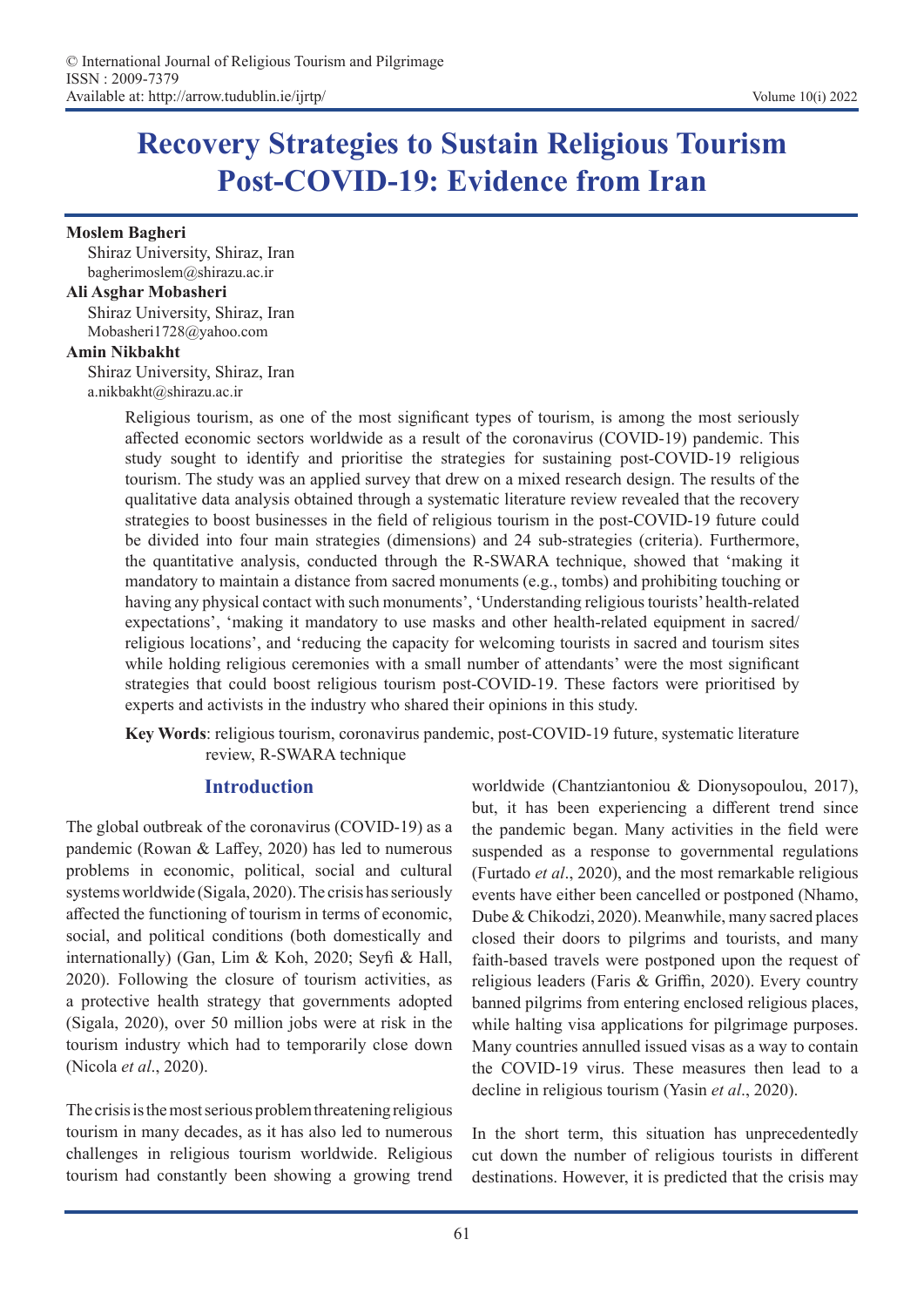leave long-term impacts on the industry (Rutynskyi & Kushniruk, 2020). In fact, the spread of the coronavirus has been a 'landscape scale crisis', which has engendered massive side-effects for businesses (D'Auria & De Smet, 2020), while making the future outlook very uncertain (Mendy, Stewart & VanAkin, 2020).

Iran is a country strongly hit by COVID-19, while the country's religious tourism has been negatively affected by the virus outbreak. The country hosts religious shrines in Qom and Mashhad and is considered to be one of the most important destinations for followers of Shia Islam. The COVID-19 outbreak, however, forced religious tourism activities to close down entirely (Yasin *et al*., 2020)

Despite the gravity of the COVID-19 crisis, it is not the end of human social activities and interactions, but, instead, it seems to be the beginning of a new era (Cadena *et al.*, 2020). Today, business managers / leaders, as well as organisations and firms engaged in the tourism and hospitality industry, have realised how to rebuild and reorganise their operations (Mendy, Stewart & VanAkin, 2020), while trying to reconstruct the economic system (Cadena *et al*., 2020). Meanwhile, investigations into markets and customer behaviour have revealed that people's plans for traveling and their demand for using tourism and hospitality products / services are returning to a normal status.

However, post-COVID-19 tourism is an issue that must be profoundly explored, by taking into account various dimensions related to the sub-sectors in the tourism industry (Dalrymple *et al*., 2020). In this recovery process, religious tourism is one of the considerable sectors to be reconstructed after the re-opening of religious sites (WHO, 2020). Before the outbreak, religious tourism was one of the most developing types of international tourism worldwide (Chantziantoniou & Dionysopoulou, 2017), as it channelled over 300 million tourists annually (Durán-Sánchez *et al*., 2018). It also created an 18-billion-dollar industry and market, which brought about abundant opportunities to expand destinations and develop regions (Kartal, Tepeci & Atlı, 2015). Tourism, more specifically, has a served as a major tool for economic development in communities hosting religious places (Muriuki, Bururia & Mutegi, 2016).

The purpose of this study is to identify and prioritise the strategies that could help to sustain tourism and hospitality

businesses in the post-COVID-19 future. How post-COVID-19 tourism should remain a burgeoning field is a critical concern, and how to secure tourists' safety and health as a top priority is a question that demands an appropriate answer (Dalrymple *et al*., 2020). How to re-open and re-start activities effectively and safely is a principal question that business owners, managers, and leaders are currently dealing with (Mendy, Stewart & VanAkin, 2020). Many attempts have been made to provide suitable strategies to respond to the question (see Sneader & Sternfels, 2020; Baig *et al*., 2020; Sneader & Singhal, 2020a). Yet, despite the importance of addressing religious tourism, as the literature reviewed below clarifies, there is no specific and effective solution proposed, and few studies have explored the recovery of post-COVID-19 religious tourism, despite managers' and policy-makers' urgent need for well-defined and scientific strategies (Mendy, Stewart & VanAkin, 2020). A review of the theoretical literature on the topic in Iran shows that, despite the massive negative impacts of COVID-19 on Iranian religious tourism (Iranian Hotels Association, 2020), no study has been conducted to identify recovery strategies for tourism businesses in Iran.

## **Literature Review**

## *Religious tourism*

Traditionally speaking, religion is closely tied with tourism and serves as one of the oldest factors contributing to the development of travel (Heydari Chianeh, Chiappa & Ghasemi, 2018). Although systematic studies investigating religious tourism began to take shape back in the 1950s (Alvarado-Sizzo, Frejomil & Crispin, 2017), and although the first papers concerned with this topic were published in the 1980s (Kim *et al*., 2019), religious tourism represents one of the oldest types of tourism that incorporates religion and traveling (Heydari Chianeh, Chiappa & Ghasemi, 2018). In fact, among travel motives, religion has been a historically significant motive. The integration of travel and religion has led to the formation of a highly important tourism practice called 'religious tourism', which refers to travels to sacred places for spiritual / religious purposes (Rot *et al*., 2014). Religious tourism has been on the rise worldwide (Maneenetr & Tran, 2014).

In religiously inspired travel, religion is the basic drive that motivates people to visit sacred places and gain spiritual experiences (Shinde, 2018). Religious tourism, as a general term, describes travel patterns that people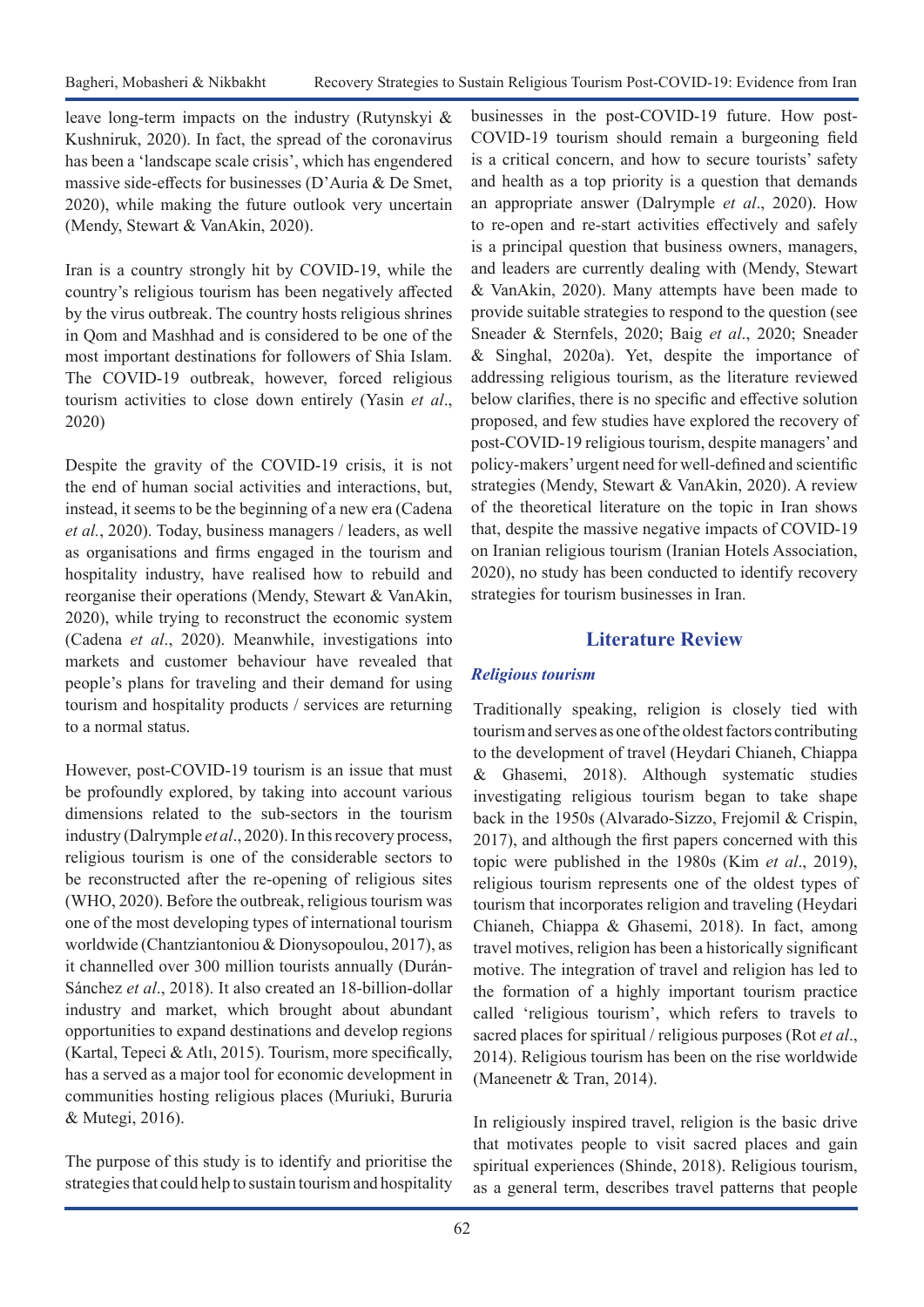practice to satisfy their religious, leisure, and recreational needs, by visiting sacred places (e.g., temples, harams, shrines) or religious events (e.g., festivals, dramatic performances) (Shinde, 2018). Religious tourism has also been defined as way of gaining faith-related experience, learning, and increasing one's spiritual awareness (Indrawati *et al*., 2016). This type of tourism can serve as a channel for meeting modern social needs, through which people can strike a balance between their physical health and mental/spiritual wellbeing, enjoy an opportunity to have cross-cultural empathy / sympathy, and sustain reliable relationships between communities (Fabio, Gian & Anahita, 2016).

Religious tourism has proven to be a constantly developing mode of tourism (Irimias, Mitev & Michalko, 2016), while providing many opportunities to develop tourism destinations / regions on a national, regional, or transnational scale (Fabio, Gian & Anahita, 2016). Meanwhile, this mode of tourism has attracted the attention of academics who have tried to explore and conceptualise the phenomenon through various approaches. Such academics include anthropologists, sociologists, economists, geographers, ecologists, and physicians (Al-Harthi *et al*., 1990; Timothy & Olsen, 2006 Alvarado-Sizzo, Frejomil & Crispin, 2017). Tracing the evolution of religious tourism suggests that 'understandings of religious tourism have evolved beyond pilgrimage and now encompass the meaningfulness of a destination' (Kim, Kim & King, 2019:185).

Meanwhile, a review of the existing theoretical literature on religious tourism also indicates that some scholars view religious tourism as a general concept that refers to a specific pattern of travel that people practice for spiritual, leisure, recreational, and psychological purposes, visiting scared places and participating in faith-based festivals, performances, and events in contemporary societies (Shinde, 2018). Another group regards religious tourism as an independent type of tourism, and defines it as a journey that a believer (called a *pilgrim*) makes for religious or spiritual purposes. This approach sees the tourist as an individual who visits places only for religious inspiration, regardless of historical and cultural aspects (Indrawati *et al*., 2016).

Others suggest that religious tourism is a sub-set of cultural tourism, believing that tourists practice religious tourism as a way of gaining familiarity and experiencing foreign cultures, and can do so without religious motives

(Chadha & Onkar, 2016). This approach recognises religious tourism as a new mode of cultural tourism, which meets new and emerging needs of tourists in terms of religion (Fabio, Gian & Anahita, 2016). Other thinkers view religious tourism as a combination of religious tourism and cultural tourism. They suggest that this mode of tourism, besides religious motives, encompasses cultural motives (Chadha & Onkar, 2016). In this approach, religious places are seen as tourism destinations with a multidimensional quality that attracts tourists interested in history, culture, art, architecture, and/or religion (Durán-Sánchez *et al*., 2018).

Investigations concerned with tourism show that empirical studies concerned with tourism could be divided into three groups. First, some studies have focused on religious tourists (their behaviours, perceptions, motives, and experiences). The second group of empirical surveys has addressed religious tourism in diverse destinations, concentrating on such topics as the impacts of religious tourism, religious tourism development, and political considerations. The third groups of studies probe into infrastructures (accommodation and package tours) and their role in religious tourism (Kim, Kim & King, 2019).

Broadly speaking, therefore, religious tourism may refer to various types of journeys made within a short period of time for: (a) religious motives such as visiting sacred places, participating in religious ceremonies, performing pilgrimage rituals, and undertaking faith-based duties (Tkaczynski & Arli, 2018); and (b) non-religious motives, such as visiting and learning about attractive religious places and monuments (Kartal, Tepeci & Atlı, 2015).

## *Definition of crisis*

A crisis may refer to any destructive incident that is either unpredictable or hardly predictable and could lead to detrimental outcomes (e.g., resource losses) if it is not handled properly (Hetu *et al*., 2018). A crisis has been also defined as any disruption that physically or non-physically affects a system and its sub-components and threatens its existence (Pauchant & Mitroff, 1992). From the perspective of businesses and organisations, a crisis describes an unstable period of time that increases the chances of unwanted or undesirable consequences. Such consequences could disrupt current performances and procedures in an organisation, engender problems in production lines, damage the organisation's public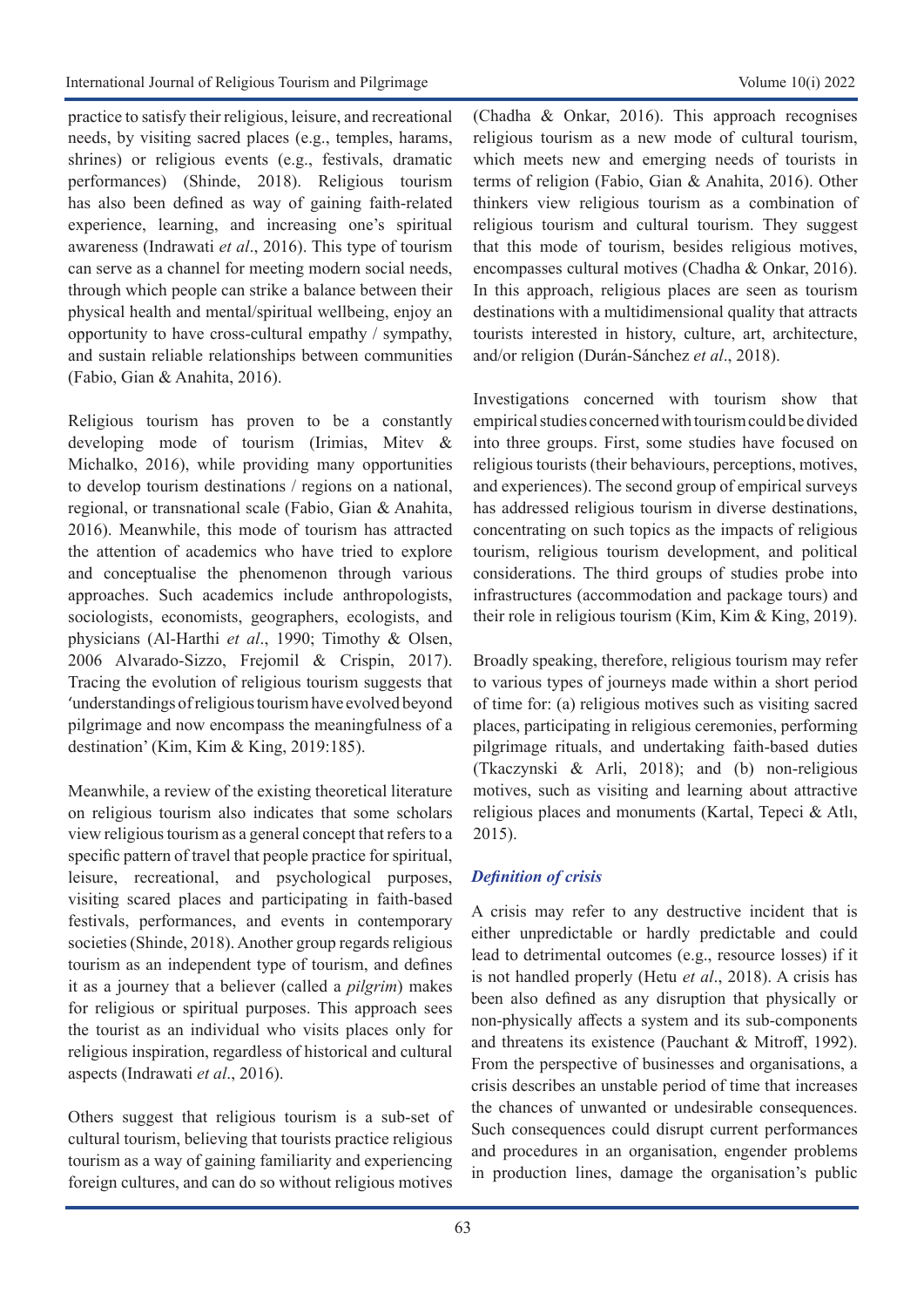image, and make media and the government sensitive to the organisation (Devlin, 2007). Furthermore, given its nature or causes, a crisis could be categorised into internal or external types. An internal crisis involves disruptions or problems that stem from controllable organisational occurrences that an organisation can prevent. In contrast, an external crisis refers to any disruption or threat that arises from external factors (Ritchie & Jiang, 2019).

From the perspective of tourism, a crisis may refer to any event that threatens common tourism operations and activities, damages tourism destinations in (in)tangible ways (e.g., creating a negative image, reducing tourists' sense of safety, and shaping negative perceptions among tourists), and leads to a reduction in revenue and temporary / permanent closure of tourism businesses (Sönmez *et al*., 1994). The tourism and hospitality industry, despite its diversity and dynamicity (Petrevska, 2012), is recognised as an economic sector notoriously vulnerable to crises (Burton & Crotts, 2015). This problem arises from the influences that the industry receives from external factors (e.g., political, economic, environmental, and climatic) (Ritchie & Jiang, 2019).

A business active in tourism may encounter various crises over its lifespan. Crises may be associated with products / services (for instance when a product / service lacks the promised quality), negative social perception of the industry or of its performance, financial deficits, international disorders (e.g., a loss of international supply chains), workplace dysfunctions (e.g., violence and labour strikes), senior / key managers' deaths, natural catastrophes (e.g., flood, earthquake), and terrorist attacks or operations (Devlin, 2007).

## *Religious tourism and the COVID-19 pandemic*

The gravest and most dangerous crisis facing global religious tourism in recent decades is the outbreak of COVID-19, which emerged from Wuhan, China (Gan, Lim & Koh, 2020) and was declared by the World Health Organization, as a *pandemic* and a crisis on a global scale (Rowan & Laffey, 2020). The outbreak has led to serious challenges in religious tourism worldwide and many activities have been suspended (Furtado *et al*., 2020). For example, the crisis temporarily stopped the arrangements of the Umrah and Hajj, which represent the most significant religious events in the Muslim world (Mosier *et al*., 2020). As a response, the Saudi government allowed only 1,000 pilgrims, instead of two

million, to perform the Hajj rituals in 2020 (Yasin *et al*., 2020). The crisis halted religious tourism worldwide, including destinations in Iraq and Iran (Mosier *et al*., 2020), throughout the Christian world (Mróz, 2021), and in India (Yasin *et al*., 2020), causing serious problems for many religious destinations (Mróz, 2021; Faris & Griffin, 2020).

## **Research Methods**

This study has undertaken an applied research which consisted of qualitative and quantitative steps. In its qualitative step, the study drew on the systematic review method to identify strategies for sustaining post-COVID-19 tourism and hospitality businesses, and to construct a valid model. The quantitative part was undertaken to weight and rank the strategies, and in doing this, the R-SWARA method was used. Given the research topic, through purposive sampling, 15 individuals were selected who had at least five years of work experience in the field of inbound religious tourism or managing domestic religious tours. The data needed for the quantitative part were collected through questionnaires.

## *Systematic literature review*

A systematic literature review is a comprehensive and organised process that seeks to collect, evaluate, and condense all pieces of evidence and to evaluate scientific contributions in response to a research question (Yannascoli *et al*., 2013). Systematic literature review involves a precise extraction of data from scientific publications in order to reach an appropriate answer to a research question. It should reduce bias in research (Gupta *et al*., 2018) by collecting, evaluating and extracting representative data and scientific evidence to detect gaps and suggest a guideline for future investigations (Knoll *et al*., 2018).

This study drew on an eight-stage systematic review framework as suggested by Okoli and Schabram (2015). This framework was applied because it is more recent than other models (Boell & Cecez-Kecmanovic, 2015). The framework has been utilised and confirmed by many researchers, such as Albliwi *et al*. (2014) and Papamitsiou and Economides (2014). Following the guidelines for systematic literature review, publications addressing the recovery and reopening of businesses in the post-COVID-19 tourism and hospitality industry were reviewed and their significance was assessed.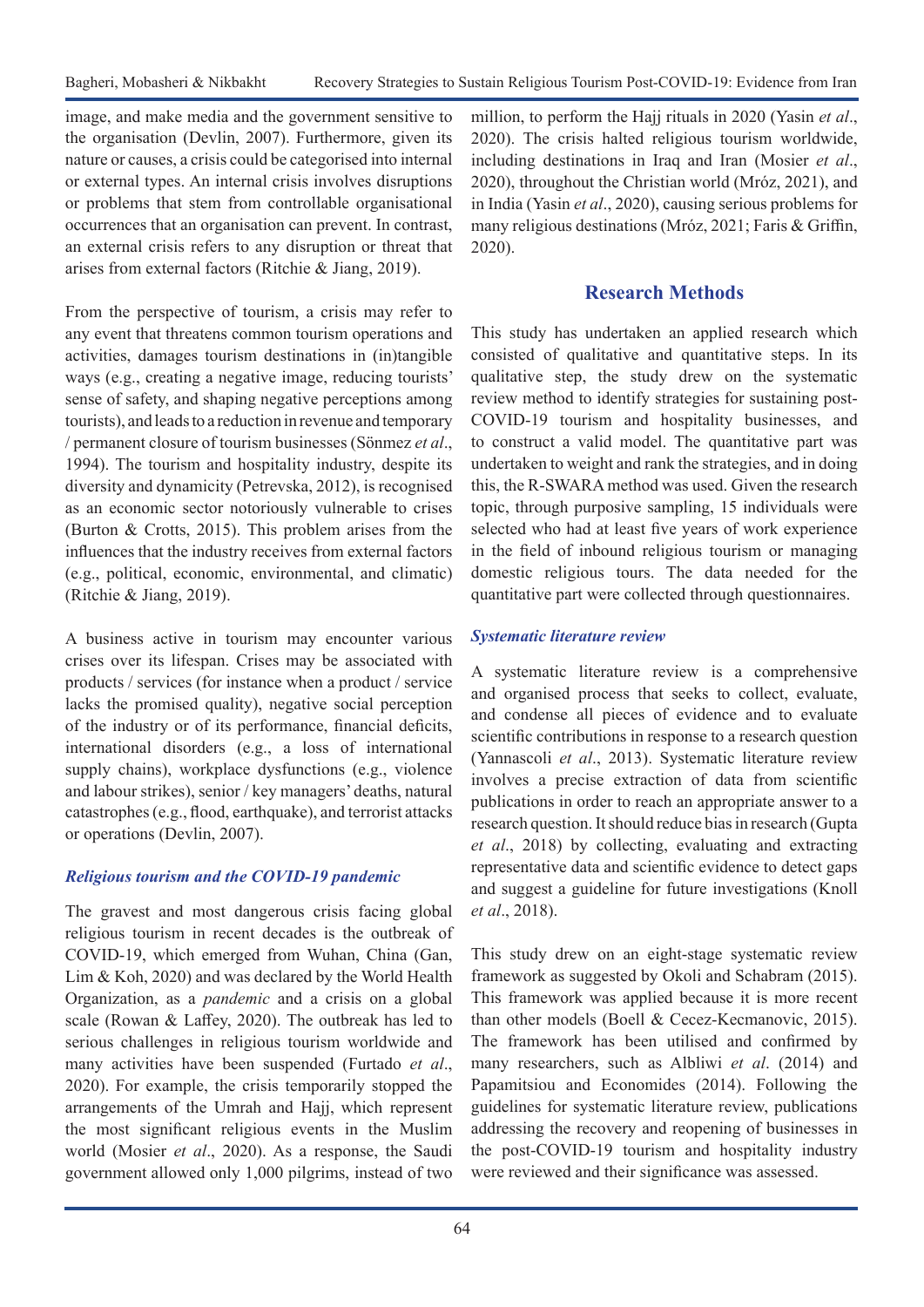Next, a mixed research design was selected as the research framework for selecting recovery strategies. Following that, the research question was formulated and literature on the topic was explored on the databases of Google Scholar, ScienceDirect, Emerald Insight, SCOPUS, and Web of Science, by searching for certain phrases and keywords such as: 'post-COVID-19 tourism', 'post-COVID-19 religious tourism', 'post-COVID-19 tourism recovery', 'how to boost post-COVID-19 tourism', 'how to sustain post-COVID-19 religious tourism', 'postcrisis tourism.' In this step, 239 publications were found (Figure 1).

In the next step, the identified publications were inspected by considering their titles, abstracts, and content. The resources compatible with the aims of this study were selected in the light of the consolidated criteria for reporting qualitative research (COREQ, a 32-item checklist) for qualitative resources. The whole procedure helped to better understand and analyse the content, quality, structure and type of resources required, while revealing the most relevant resources (Tong, Sainsbury & Craig, 2007). Ultimately, 52 publications were selected. Figure 1 illustrates the process of searching, evaluating and selecting the publications needed.

## *R-SWARA technique*

To weight the strategies in this study, the R-SWARA method was used. In most multi-criteria decision-making (MCDM) problems, weighting represents an important stage in the process (Zolfani *et al*., 2013). R-SWARA is a recent technique proposed by Kersuliene and colleagues in 2010 (Kersuliene, Zavadskas & Turskis, 2010). The most important advantage of this method compared to others lies in its capability of evaluating experts' opinions about the weighted criteria, its operational convenience, and its computation without requiring a large volume of comparisons (Kersuliene, Zavadskas & Turskis, 2010). R-SWARA is an extended version of SWARA, which incorporates rough theory and involves the following stages (Zavadskas *et al*., 2018).

**Step 1**. Define a set of criteria in the decision-making process.

**Step 2**. Establish a team of specialists including *k* experts to evaluate the importance of the criteria. Primarily, the criteria should be ranked in descending order depending



## **Figure 1: Stages of Identifying, Searching, Evaluating, and Selecting Publications**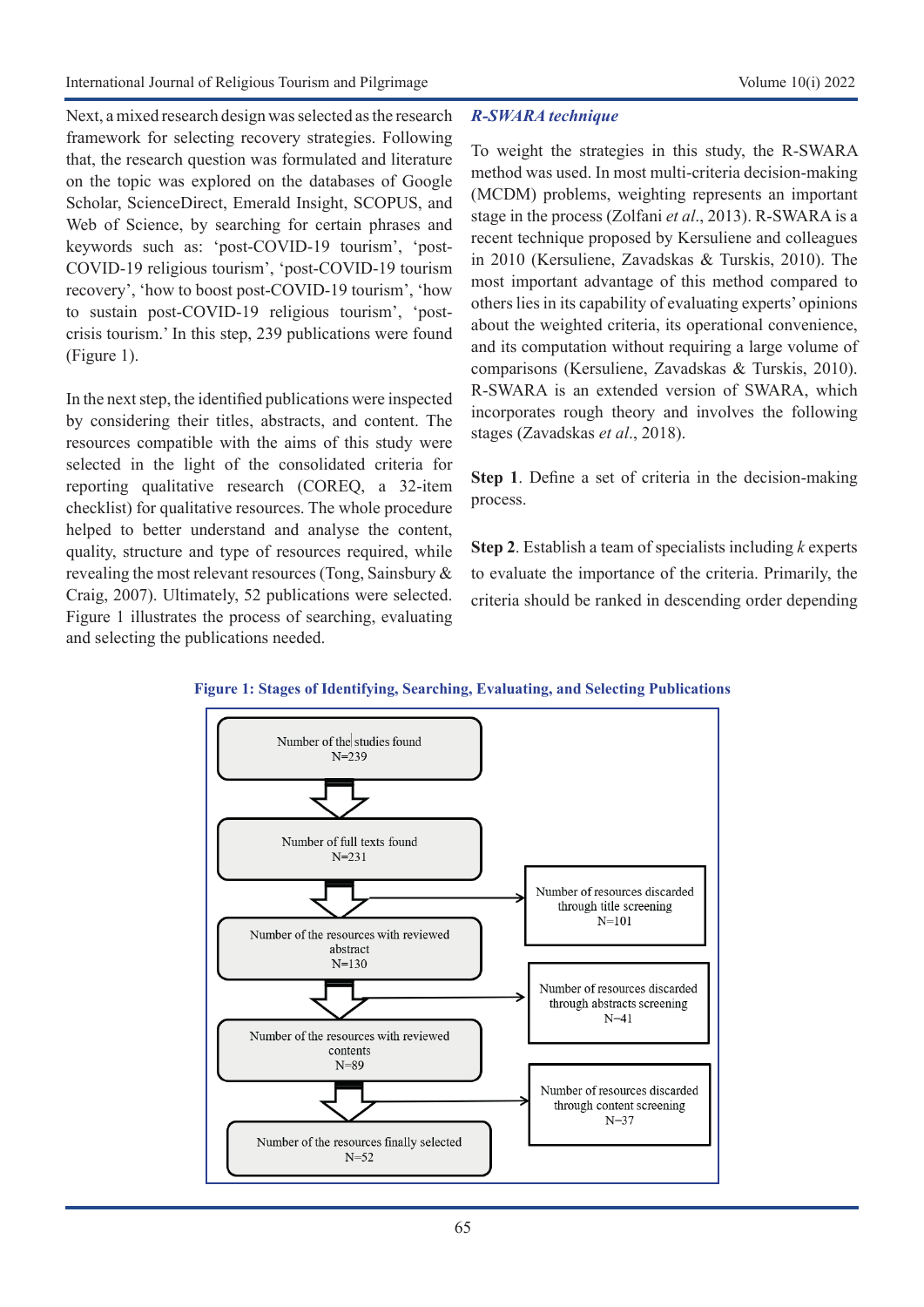on their importance rates. Next,  $S_j$  is analysed as the second criterion and shows the degree of importance of the criterion  $C_1$  with respect to other criteria  $C_{1-n}$ .

**Step 3**. Convert each expert's responses into a rough matrix  $(C_j)$ . Each expert's response  $K_1, K_2, \ldots, K_n$  should be converted into a rough matrix via the following equation:

$$
RN(G_q) = \left[ \underline{Lim}(G_q), \overline{Lim}(G_q) \right], \tag{1}
$$

$$
RN(C_j) = [C_j^L, C_j^U]_{1 \times m}
$$
 (2)

**Step 4:** Normalise the matrix  $RN(C_j)$  to reach the matrix  $RN(S_j)$  through the following equation:

$$
RN(S_j) = [S_j^L, S_j^U]_{1 \times m}
$$
 (3)

**Step 5:** Calculate the matrix  $RN(K_i)$  using the equations below:

$$
RN(K_j) = [K_j^L, K_j^U]_{1 \times m}
$$
 (4)

Step 6: Create the matrix of the calculated weights through the  $RN(Q_i)$  equation:

$$
RN(Q_j) = [q_j^L, q_j^U]_{1 \times m}
$$
 (5)

**Step 7:** Compute the matrix of relative values  $RN(W_j)$ via:

$$
RN(W_j) = [w_j^L, w_j^U]_{1 \times m}
$$
 (6)

#### **Research Findings**

#### *Qualitative findings*

After the relevant publications were selected, the data were extracted, condensed and analysed, and were then categorised and integrated in line with the research purposes. The categorisation, which included 37 strategies for sustaining post-COVID-19 religious tourism, is presented in Table 1.

In the next step, the strategies identified and extracted were integrated and categorised. As Table 2 shows, the strategies identified at this stage fell into four major categories. Finally, the results obtained from the research were evaluated and examined and were reported as a complete investigation (the present research paper).

#### *Quantitative findings - Weighting the strategies for sustaining post-COVID-19 religious through R-SWARA*

In this section, a questionnaire was created, in which the experts (15 experts) ranked the main strategies (dimensions) and sub-strategies. Table 3 shows the ranks of 'marketing strategies' as shared by the experts. In Table 3:

- $C_1$  represents 'understanding religious tourists' healthrelated expectations';
- $c<sub>2</sub>$  represents 'adopting the purpose-driven marketing approach';
- $c_3$  represents 'paying attention to retail opportunities',
- $C_4$  represents 'considering domestic tourism' and
- $c<sub>s</sub>$  represents 'using the situation to promote a distinctive brand in religious tourism.'

Through equations (1)-(2), the group rough matrix  $C_j$ was calculated as specified in Figure 2:

The complete matrix  $C_j$  was computed in accordance with the previous calculations:

$$
RN(C_1) = [1.00, 1.00]
$$
  
\n
$$
RN(C_3) = [1.855, 3.80]
$$
  
\n
$$
RN(C_2) = [2.43, 3.34]
$$
  
\n
$$
RN(C_5) = [2.12, 4.16]
$$
  
\n
$$
RN(C_4) = [3.43, 4.71]
$$

In **Step 4**, the previous matrix was normalised through the following equations. The worst criteria would display the greatest value - these included 'paying attention to retail opportunities' and 'paying attention to family-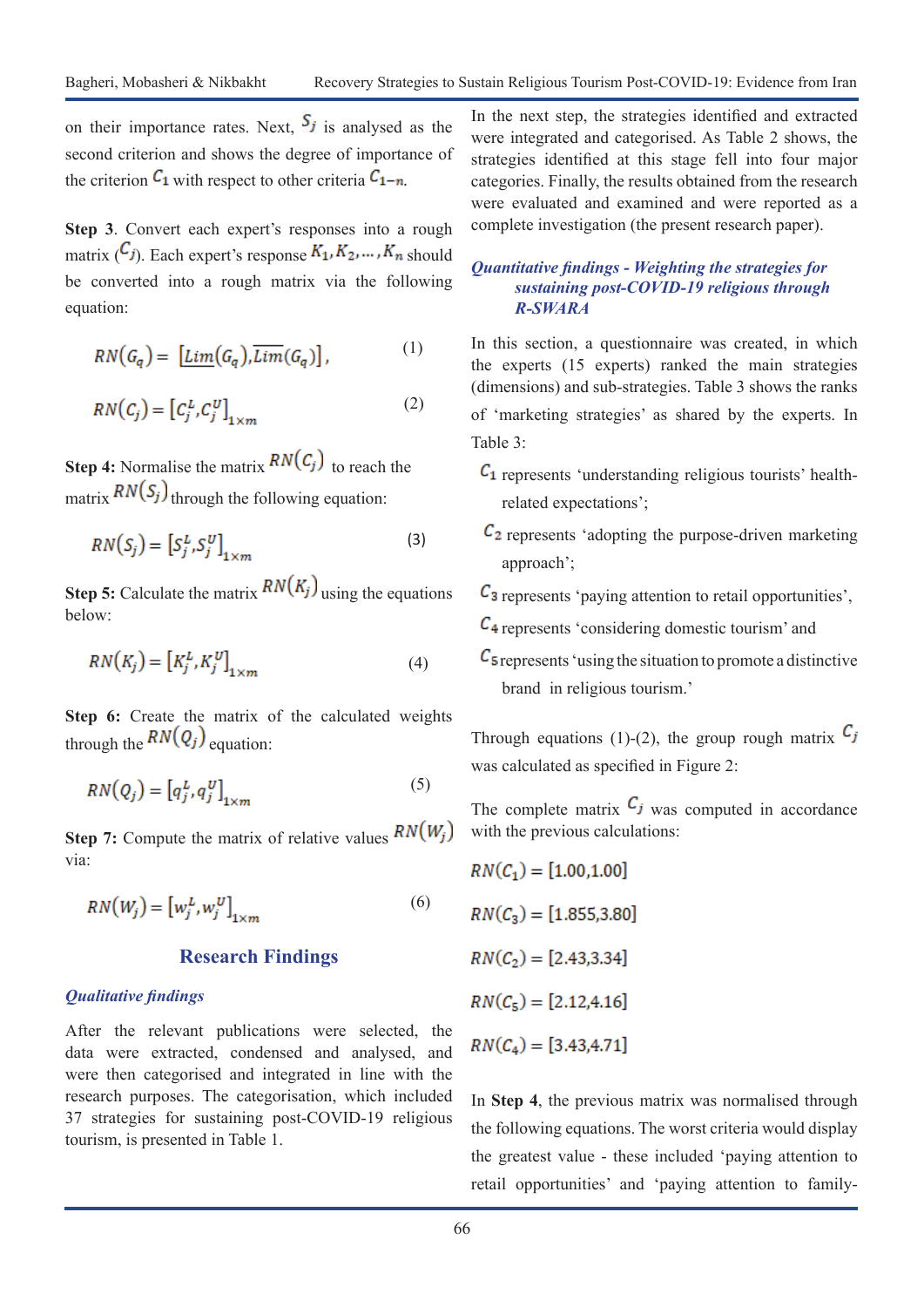|                | Table 1: Strategies for Sustaining Religious Tourism post-COVID-19                                                                                               |                                                                                                                                                                                                                                      |
|----------------|------------------------------------------------------------------------------------------------------------------------------------------------------------------|--------------------------------------------------------------------------------------------------------------------------------------------------------------------------------------------------------------------------------------|
| <b>Row</b>     | <b>Strategies for sustaining post-COVID-19 religious</b><br>tourism                                                                                              | <b>Reference</b>                                                                                                                                                                                                                     |
| 1              | Holding faith-related events and gatherings in open spaces<br>while maintaining social distancing                                                                | WHO, 2020                                                                                                                                                                                                                            |
| 2              | Reducing travel restrictions                                                                                                                                     | OECD, 2020; Ryland, 2020; Ondicho, 2021                                                                                                                                                                                              |
| 3              | Reducing the capacity for welcoming tourists in sacred<br>and tourism sites while holding religious ceremonies<br>with a small number of attendants              | WHO, 2020;                                                                                                                                                                                                                           |
| $\overline{4}$ | Supporting innovation in religious tourism                                                                                                                       | OECD, 2020; Dube, Nhamo & Chikodzi, 2020;                                                                                                                                                                                            |
| 5              | Offering (non)financial support for businesses and firms                                                                                                         | OECD, 2020; Dube, Nhamo & Chikodzi, 2020;<br>OECD, 2020; Rodríguez-Antón & Alonso-<br>Almeida, 2020; Ondicho, 2021                                                                                                                   |
| 6              | Considering local and regional tourism                                                                                                                           | Leask, 2020; Chen, et al., 2020; McMillan, 2020;<br>Sharma, 2020                                                                                                                                                                     |
| $\tau$         | Adopting a purpose-driven marketing approach                                                                                                                     | Chen, et al, 2020; Avraham, 2020                                                                                                                                                                                                     |
| 8              | Paying attention to retail opportunities                                                                                                                         | Chen. et al., 2020; Avraham, 2020                                                                                                                                                                                                    |
| 9              | Targeting younger tourists                                                                                                                                       | Enger et al., 2020a; McMillan, 2020; Avraham, 2020                                                                                                                                                                                   |
| 10             | Making it mandatory to use masks and other health-related<br>equipment in sacred / religious locations                                                           | WHO, 2020; Rodríguez-Antón & Alonso-Almeida,<br>2020                                                                                                                                                                                 |
| 11             | Breaking the number of tourists into smaller groups                                                                                                              | Enger et al., 2020a; Trampert, 2020; Assaf & Scuderi,<br>2020                                                                                                                                                                        |
| 12             | Paying attention to family-related issues                                                                                                                        | Enger et al., 2020b; CBI, 2020;                                                                                                                                                                                                      |
| 13             | Formulating and implementing health protocols in<br>business operations                                                                                          | Krishnan et al., 2020; Dalrymple et al., 2020; Dube,<br>Nhamo & Chikodzi, 2020; Enger et al., 2020a;<br>Enger et al., 2020b; Leask, 2020; Klasko et al.,<br>2020; Zukhri & Rosalina, 2020; Rodríguez-Antón<br>& Alonso-Almeida, 2020 |
| 14             | Having close relationships and cooperation with healthcare<br>organisations                                                                                      | UNWTO, 2020b; Krishnan et al., 2020; Wen et al.,<br>2020                                                                                                                                                                             |
| 15             | Understanding<br>religious<br>health-related<br>tourists'<br>expectations                                                                                        | Krishnan et al., 2020; Bhattacharya, 2020; Wen et al.,<br>2020; Haque, 2020;                                                                                                                                                         |
| 16             | Making it mandatory to maintain a distance from sacred<br>monuments (e.g., tombs) and prohibiting touching or<br>having any physical contact with such monuments | WHO, 2020                                                                                                                                                                                                                            |
| 17             | Investing in advanced technology                                                                                                                                 | Klasko et al., 2020; Hollander, 2020; CBI, 2020;<br>Rodríguez-Antón & Alonso-Almeida,<br>2020;<br>Haque, 2020; Assaf & Scuderi, 2020                                                                                                 |
| 18             | Formulating, implementing and supervising cleaning<br>instructions and disinfection procedures in sacred sites<br>or tourism places                              | WHO, 2020; Ondicho, 2021                                                                                                                                                                                                             |
| 19             | Diversifying service packages                                                                                                                                    | Dalrymple et al., 2020; Chen, et al., 2020; Avraham,<br>2020                                                                                                                                                                         |
| 20             | Using the situation to promote a district brand                                                                                                                  | Dalrymple et al., 2020; Rodríguez-Antón & Alonso-<br>Almeida, 2020; Avraham, 2020; de Andreis, 2020                                                                                                                                  |
| 21             | Providing necessary training to staff                                                                                                                            | Dalrymple et al., 2020; OECD, 2020; Klasko et al.,<br>2020; Rodríguez-Antón & Alonso-Almeida, 2020                                                                                                                                   |
| 22             | Considering employees' health and safety                                                                                                                         | Dalrymple et al., 2020; OECD, 2020; Klasko et al.,<br>2020; Rodríguez-Antón & Alonso-Almeida, 2020                                                                                                                                   |
| 23             | Considering domestic tourism                                                                                                                                     | Chen et al., 2020; Enger et al., 2020a; CBI, 2020;<br>Trampert, 2020; Wen et al., 2020; Haque, 2020;<br>Hussain & Fusté-Forné, 2021                                                                                                  |
| 24             | Giving more consideration to employees harmed during<br>the crisis                                                                                               | Dube, Nhamo & Chikodzi, 2020; Rodríguez-Antón &<br>Alonso-Almeida, 2020                                                                                                                                                              |
| 25             | The government prioritising small and medium-sized<br>businesses                                                                                                 | Dube, Nhamo & Chikodzi, 2020;                                                                                                                                                                                                        |
| 26             | Stimulating demand for religious tourism                                                                                                                         | Dube, Nhamo & Chikodzi, 2020; OECD, 2020;<br>Ondicho, 2021; Haque, 2020;                                                                                                                                                             |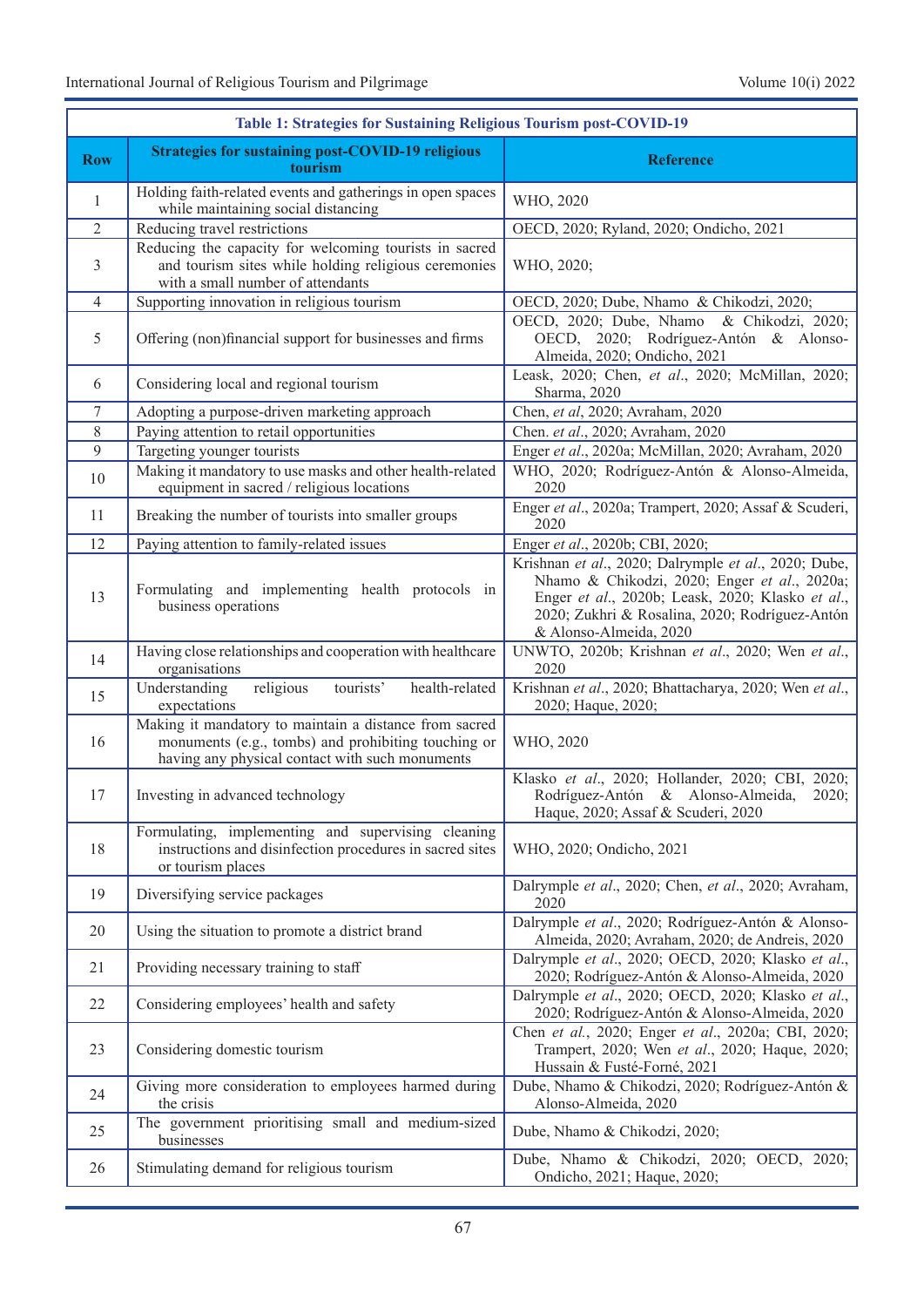| Table 1 (cont.): Strategies for Sustaining Religious Tourism post-COVID-19 |                                                                                                                  |                                                                                                             |  |  |  |  |  |  |  |  |
|----------------------------------------------------------------------------|------------------------------------------------------------------------------------------------------------------|-------------------------------------------------------------------------------------------------------------|--|--|--|--|--|--|--|--|
| <b>Row</b>                                                                 | <b>Strategies for sustaining post-COVID-19 religious</b><br>tourism                                              | <b>Reference</b>                                                                                            |  |  |  |  |  |  |  |  |
| 27                                                                         | Increasing social media use and online channels for<br>advertising                                               | Enger et al., 2020a; Leask, 2020; Zukhri & Rosalina,<br>2020; Avraham, 2020; Ondicho, 2021                  |  |  |  |  |  |  |  |  |
| 28                                                                         | Formulating and supervising the implantation of<br>healthcare protocols in tourism places and businesses         | OECD, 2020; Rodríguez-Antón & Alonso-Almeida,<br>2020; Haque, 2020; Ondicho, 2021; Assaf & Scuderi,<br>2020 |  |  |  |  |  |  |  |  |
| 29                                                                         | Considering employees' new and changing needs                                                                    | Nilakant, Walker & Rochford, 2013; Sneader & Singhal,<br>2020a                                              |  |  |  |  |  |  |  |  |
| 30                                                                         | Prioritising cleanliness and sanitation                                                                          | Zukhri & Rosalina, 2020; Rodríguez-Antón & Alonso-<br>Almeida, 2020; Assaf & Scuderi, 2020                  |  |  |  |  |  |  |  |  |
| 31                                                                         | Reducing hotel and restaurant occupancy rates                                                                    | Zukhri & Rosalina, 2020; Assaf & Scuderi, 2020                                                              |  |  |  |  |  |  |  |  |
| 32                                                                         | Holding virtual tours                                                                                            | El-Said & Aziz, 2021                                                                                        |  |  |  |  |  |  |  |  |
| 33                                                                         | Offering financial support for businesses and firms                                                              | Rodríguez-Antón & Alonso-Almeida, 2020; Ondicho,<br>2021; Haque, 2020; Assaf & Scuderi, 2020; Yeh, 2020     |  |  |  |  |  |  |  |  |
| 34                                                                         | Reducing customer-employee contact                                                                               | Rodríguez-Antón & Alonso-Almeida, 2020; Assaf &<br>Scuderi, 2020                                            |  |  |  |  |  |  |  |  |
| 35                                                                         | Waiting for the government to provide guidelines for re-<br>opening, adapting, and accessing tourist markets     | Ondicho, 2021                                                                                               |  |  |  |  |  |  |  |  |
| 36                                                                         | Reducing the capacity for welcoming tourists in tourism<br>sites                                                 | de Andreis, 2020                                                                                            |  |  |  |  |  |  |  |  |
| 37                                                                         | Boosting international tourism flow by lifting/easing visa<br>regulations as countries recover from the pandemic | Assaf & Scuderi, 2020                                                                                       |  |  |  |  |  |  |  |  |

|                       |                                 | <b>Table 2: Results of Qualitative Research</b>                                                                                                               |  |  |  |  |
|-----------------------|---------------------------------|---------------------------------------------------------------------------------------------------------------------------------------------------------------|--|--|--|--|
|                       |                                 | Reducing domestic travel restrictions                                                                                                                         |  |  |  |  |
|                       | <b>Supporting</b><br>strategies | Boosting international tourism flow by lifting / easing visa regulations as countries<br>recover from the pandemic                                            |  |  |  |  |
|                       |                                 | Stimulating religious tourism demand                                                                                                                          |  |  |  |  |
|                       |                                 | Offering (non)financial support for businesses and firms                                                                                                      |  |  |  |  |
|                       |                                 | Supporting innovation in the religious tourism sector                                                                                                         |  |  |  |  |
|                       |                                 | Investing in advanced technologies                                                                                                                            |  |  |  |  |
|                       |                                 | Holding faith-related events and gatherings in open spaces while maintaining social<br>distancing                                                             |  |  |  |  |
|                       |                                 | Reducing the capacity for welcoming tourists in sacred and tourism sites while<br>holding religious ceremonies with a small number of attendants              |  |  |  |  |
| <b>Strategies for</b> |                                 | Making it mandatory to use masks and other health-related equipment in sacred /<br>religious locations                                                        |  |  |  |  |
| sustaining<br>post-   | <b>Executive</b><br>strategies  | Making it mandatory to maintain a distance from sacred monuments (e.g., tombs) and<br>prohibiting touching or having any physical contact with such monuments |  |  |  |  |
| COVID-19<br>religious |                                 | Formulating, implementing and supervising cleaning instructions and disinfection<br>procedures in sacred sites or tourism places                              |  |  |  |  |
| tourism               |                                 | Reducing hotel and restaurant occupancy rates                                                                                                                 |  |  |  |  |
|                       |                                 | Holding virtual religious tours                                                                                                                               |  |  |  |  |
|                       |                                 | Having close relationships and cooperating with healthcare organisations                                                                                      |  |  |  |  |
|                       |                                 | Understanding religious tourists' health-related expectations                                                                                                 |  |  |  |  |
|                       | <b>Marketing</b>                | Adopting the purpose-driven marketing approach                                                                                                                |  |  |  |  |
|                       | <b>strategies</b>               | Paying attention to retail opportunities and family-related issues                                                                                            |  |  |  |  |
|                       |                                 | Considering domestic tourism                                                                                                                                  |  |  |  |  |
|                       |                                 | Using the situation to promote a distinctive brand in religious tourism                                                                                       |  |  |  |  |
|                       | <b>Human</b>                    | Giving more consideration to employees harmed during the crisis                                                                                               |  |  |  |  |
|                       | resources                       | Providing necessary training to staff                                                                                                                         |  |  |  |  |
|                       | management                      | Considering employees' new and changing needs                                                                                                                 |  |  |  |  |
|                       | strategies                      | Considering employees' health and safety                                                                                                                      |  |  |  |  |
|                       |                                 | Reducing customer-employee contact                                                                                                                            |  |  |  |  |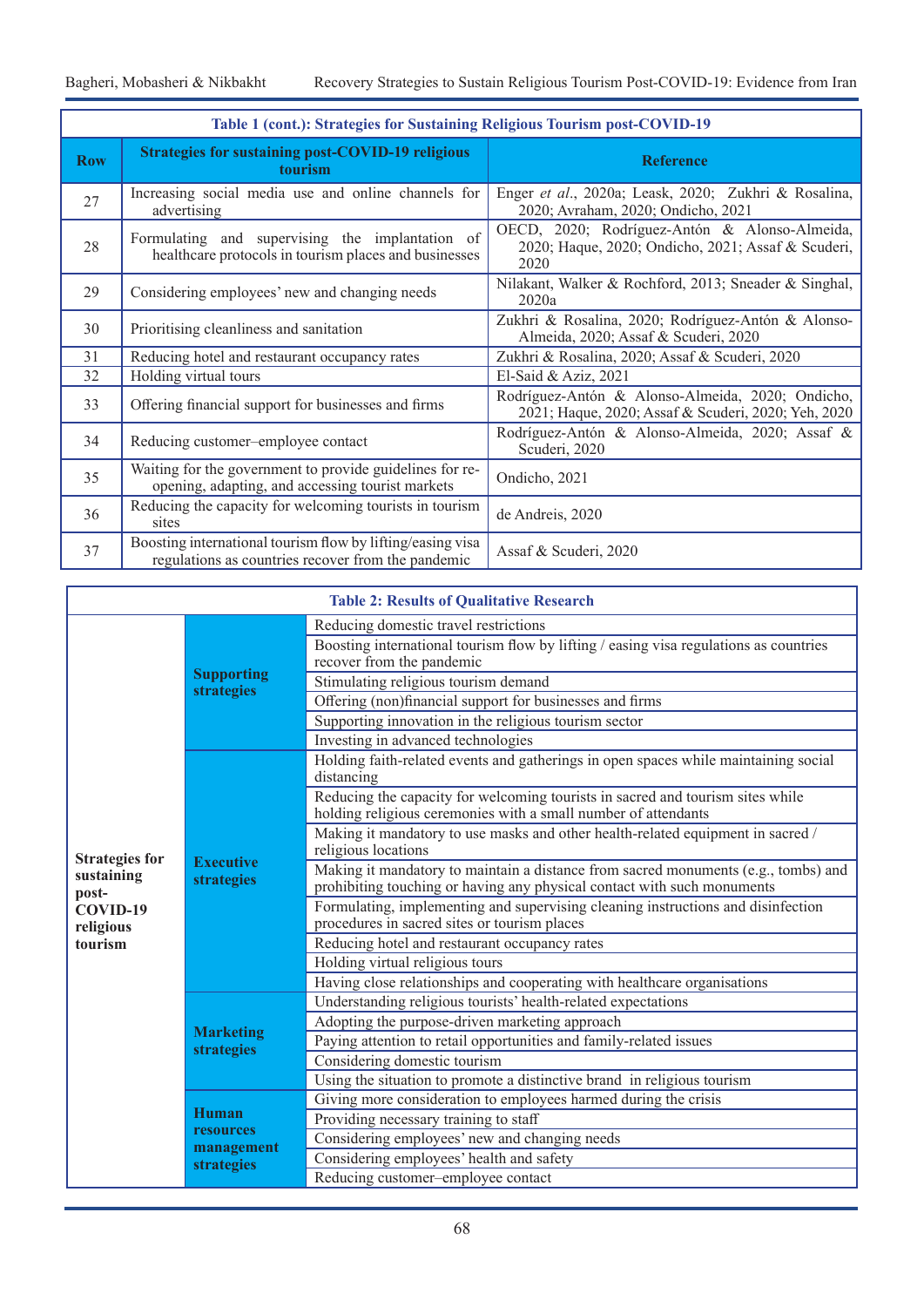| Table 3: The experts' ranks assigned to "marketing strategies" |   |    |             |             |                                    |         |    |                        |                |          |          |          |                      |          |          |
|----------------------------------------------------------------|---|----|-------------|-------------|------------------------------------|---------|----|------------------------|----------------|----------|----------|----------|----------------------|----------|----------|
| Crit./<br>Ex.                                                  | E | E, | E,          | ${\bf E}_4$ | $E_{\epsilon}$                     | $E_{6}$ | E, | $\mathbf{E}_{\bullet}$ | $E_{o}$        | $E_{10}$ | $E_{11}$ | $E_{12}$ | $E_{13}$             | $E_{14}$ | $E_{15}$ |
|                                                                |   |    |             | 4           | ◠<br>∠                             |         |    | 3                      | $\overline{4}$ | ◠        |          |          | ⌒                    | ∠        |          |
|                                                                |   |    | $\mathbf 3$ | ◠           | ◠<br>$\overline{\phantom{a}}$<br>ر |         |    | 4                      | ◠              |          |          |          | $\blacktriangleleft$ |          |          |
|                                                                |   |    |             |             | 4                                  |         |    | ◠                      |                |          |          |          |                      |          |          |
| $\mathsf{C}4$                                                  |   |    |             | ◠           |                                    |         | 4  |                        |                | 4        |          |          | 4                    | 4        |          |
| C5                                                             |   |    | Δ           |             |                                    |         |    |                        |                |          |          |          |                      |          |          |

**Figure 2: Matrix**  $C_j$  **Calculations**  $C_1 = \{1,2,1,4,2,1,3,3,4,2,1,1,2,2,1\}$  $Lim(2) = 1.454$ ,  $\overline{Lim}(2) = 2.66$  $Lim(3) = 1.692$ ,  $\overline{Lim}(3) = 3.5$  $Lim(1) = 1, \overline{Lim}(1) = 2$  $Lim(4) = 2$ ,  $\overline{Lim}(4) = 4$ 1.377 2.688

related issues' ( $C_4$ ). The first element of the  $RN(S_j)$ <sub>Was</sub> 1, while the other elements of the matrix were divided by the greatest value  $(c_4)$  to be computed. Finally, the following results were observed:

 $RN(S_1) = [1.00, 1.00]$ 

 $RN(S_3) = [0.39, 1.10]$ 

 $RN(S_2) = [0.51, 0.97]$ 

 $RN(S_5) = [0.45, 1.21]$ 

$$
RN(S_4) = [0.72, 1.37]
$$

In **Step 5**, all of the entries of the previous matrix, except the first one which remained unchanged, were added to 1 and the following matrix was resulted:

 $RN(S_1) = [1.00, 1.00]$ 

 $RN(S_3) = [1.39, 2.10]$  $RN(S_2) = [1.51, 1.97]$  $RN(S_5) = [1.45, 2.21]$  $RN(S_4) = [1.72, 2.37]$ 

In **Step 6**, the entries of the matrix were calculated via equation 5 as follows:

$$
q_n^L = \frac{q_{j-1}^L}{k_j^U} = \frac{q_n^L}{k_1^U}
$$

Based on the stages mentioned in **Step 6**, the complete matrix  $RN(Q_i)$  was created through:

$$
RN(q_1) = [1.00, 1.00]
$$
  

$$
RN(q_3) = [0.47, 0.71]
$$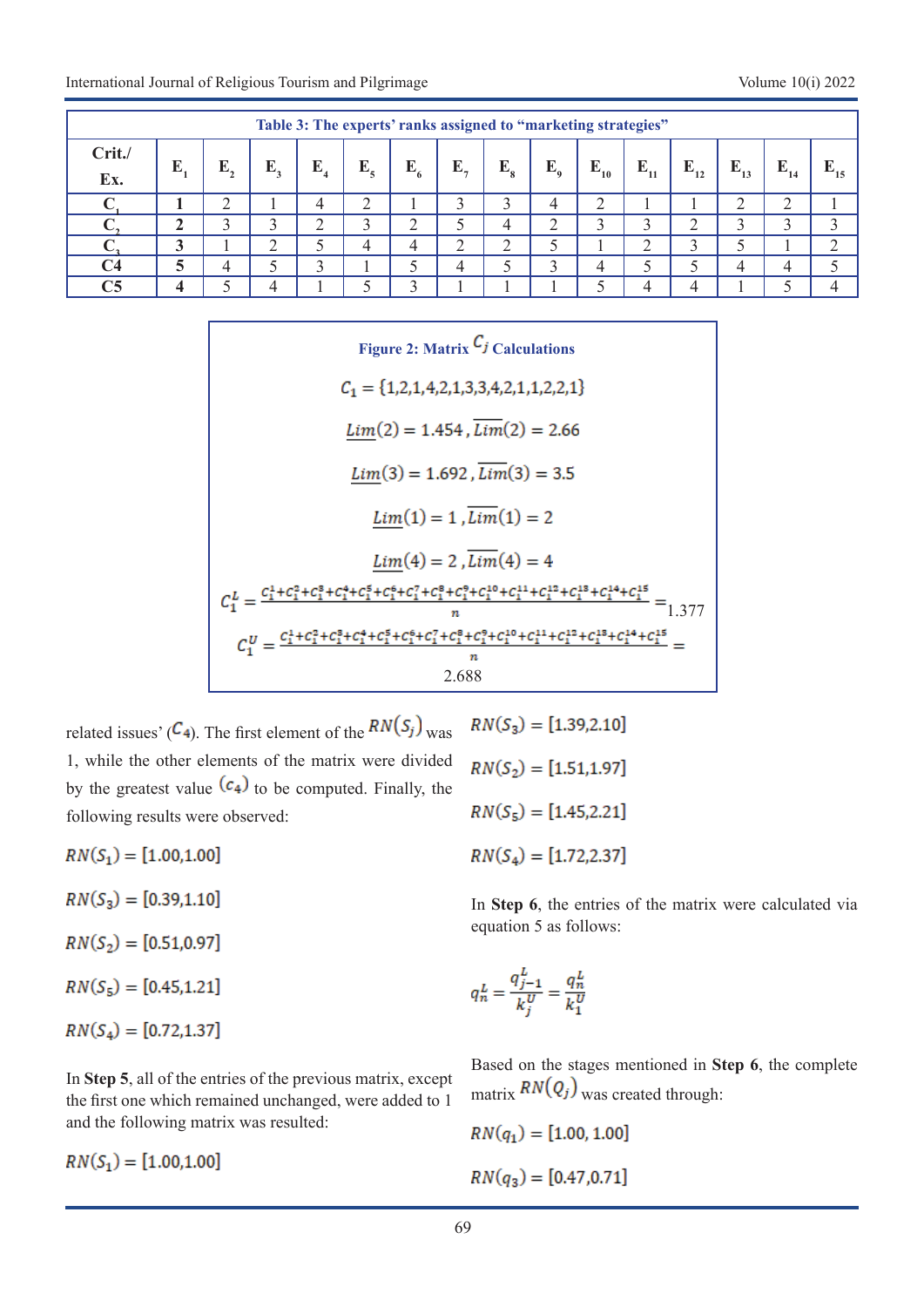Figure 3: Sample of Analysis  
\n
$$
RN_1 \times RN_2 = \left[ \min(\underline{R_1} \times \underline{R_2}, \underline{R_1} \times \overline{R_2}, \overline{R_1} \times \underline{R_2}, \overline{R_1} \times \overline{R_2}), \, \, \max(\underline{R_1} \times \underline{R_2}, \underline{R_1} \times \overline{R_2}, \overline{R_1} \times \underline{R_2}, \overline{R_1} \times \overline{R_2}) \right]
$$

 $=[0.005, 0.074]$ 

# $RN(q_2) = [0.23, 0.47]$

 $RN(q_5) = [0.10, 0.32]$ 

 $RN(q_4) = [0.04, 0.18]$ 

Equation 6 from **Step 7** was used to compute the relative weights of the strategies, in which every number in the matrix  $RN(Q_i)$  was divided by the sum of the numbers in the corresponding matrix (every number in the upper limit of the matrix was divided by the sum of the numbers in the lower limit and vice versa)

$$
[w_j^L, w_j^U] = \left[\frac{[q_j^L, q_j^U]}{\sum_{j=1}^m [q_j^L, q_j^U]}\right]
$$

Finally, the weight of each strategy was found in accordance with the following matrix:

 $RN(w_1) = [0.369, 0.535]$  $RN(w_3) = [0.175, 0.384]$  $RN(w_2) = [0.088, 0.253]$  $RN(w_5) = [0.040, 0.174]$  $RN(w_4) = [0.016, 0.101]$ 

To calculate the final weights, the multiplication of rough numbers was used, in line with Zhu and colleagues' (2015) research; the sample of this analysis for the first strategy ('reducing travel restrictions') is as illustrated in Figure 3

Next, to rank the strategies, first the mean of the upper and lower limits of the final rough weight for each strategy was computed, and after that the strategies were ranked in light of the calculated weights. Finally, the steps in the R-SWARA technique were applied to each strategy (see Table 4).

## **Discussion**

This study sought to identify and prioritise strategies that could help to sustain post-COVID-19 religious tourism. The study focused on the importance of improving post-COVID-19 businesses in the tourism industry (Nicola *et al*., 2020; Mendy, Stewart & VanAkin, 2020; Cadena *et al*., 2020), particularly in the case of religious tourism as one of the most significant types of tourism (Chantziantoniou & Dionysopoulou, 2017; Durán-Sánchez *et al*., 2018), which has incurred heavy losses as a result of the COVID-19 pandemic (Nhamo, Dube & Chikodzi, 2020). As such, the study tried to underscore the importance of formulating effective strategies that could help religious tourism rebound (Sneader & Sternfels, 2020; Baig *et al*., 2020; Sneader & Singhal, 2020a).

The findings reveal that the strategies to rebuild post-COVID-19 religious tourism could be divided into four main groups (dimensions) and 24 sub-strategies. The findings also demonstrate that, from the perspective of the participants, 'making it mandatory to maintain a distance from sacred monuments (e.g., tombs) and prohibiting touching or having any physical contact with such monuments' are the most effective strategies. Given the fact that tourists' or pilgrims' physical contact with sacred monuments could increase the chances of virus transmission, tourists should be banned from touching such constructions (WHO, 2020). 'understanding religious tourists' health-related expectations', represented another strategy for sustaining post-COVID-19 religious tourism. This factor was the second most important criterion in this study. This strategy was also stressed in other investigations conducted by Krishnan *et al*. (2020), Bhattacharya (2020), Wen *et al*. (2020) and Haque (2020).

The findings also reveal that the third most important factor is 'making it mandatory to use masks and other health-related equipment in sacred / religious locations.' To contain virus transmission, governments have made it mandatory for people to wear masks in public places, especially in indoor places. This measure is important in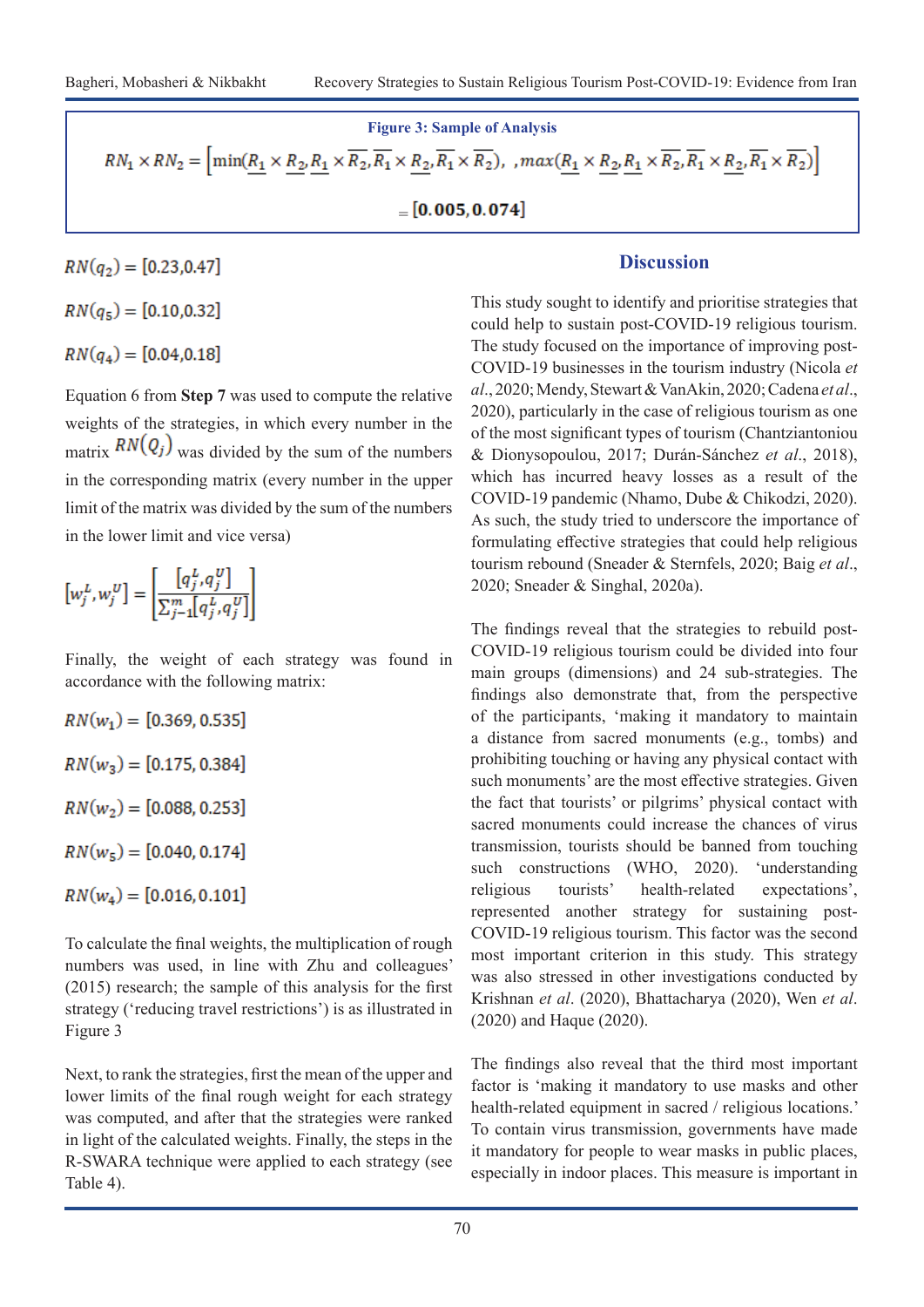| Table 4: Final Results of Quantitative Research (final weight of each strategy) |             |                            |                |                                                                                                                                                                 |                                                                                                                                                 |              |                                                                                      |             |                |                                                                                                                                                                                 |       |       |       |       |       |
|---------------------------------------------------------------------------------|-------------|----------------------------|----------------|-----------------------------------------------------------------------------------------------------------------------------------------------------------------|-------------------------------------------------------------------------------------------------------------------------------------------------|--------------|--------------------------------------------------------------------------------------|-------------|----------------|---------------------------------------------------------------------------------------------------------------------------------------------------------------------------------|-------|-------|-------|-------|-------|
| <b>Dimension</b>                                                                |             | <b>Dimension</b><br>Weight | <b>Number</b>  | <b>Strategy</b>                                                                                                                                                 | <b>Criterion weight</b>                                                                                                                         |              | <b>Final weight</b>                                                                  |             | <b>Average</b> | Rank                                                                                                                                                                            |       |       |       |       |       |
|                                                                                 | $\mathbf L$ | $\mathbf{U}$               |                |                                                                                                                                                                 | $\mathbf{L}$                                                                                                                                    | $\mathbf{U}$ | L                                                                                    | $\mathbf U$ |                |                                                                                                                                                                                 |       |       |       |       |       |
|                                                                                 |             |                            | $\mathbf{1}$   | Reducing domestic<br>travel restrictions                                                                                                                        | 0.072                                                                                                                                           | 0.276        | 0.005                                                                                | 0.074       | 0.040          | 12                                                                                                                                                                              |       |       |       |       |       |
|                                                                                 | 0.075       |                            | $\overline{2}$ | Boosting international<br>tourism flow by lifting/<br>easing visa regulations<br>as countries recover<br>from the pandemic                                      | 0.013                                                                                                                                           | 0.111        | 0.001                                                                                | 0.030       | 0.015          | 20                                                                                                                                                                              |       |       |       |       |       |
| Supporting<br>strategies                                                        |             | 0.267                      | $\overline{3}$ | Stimulating religious<br>tourism demand sector                                                                                                                  | 0.005                                                                                                                                           | 0.066        | 0.000                                                                                | 0.018       | 0.009          | 22                                                                                                                                                                              |       |       |       |       |       |
|                                                                                 |             |                            | 4              | Offering (non)financial<br>support for businesses<br>and firms                                                                                                  | 0.164                                                                                                                                           | 0.403        | 0.012                                                                                | 0.107       | 0.060          | 8                                                                                                                                                                               |       |       |       |       |       |
| Executive<br>strategies                                                         |             |                            | 5              | Supporting innovation<br>in religious tourism                                                                                                                   | 0.346                                                                                                                                           | 0.549        | 0.026                                                                                | 0.146       | 0.086          | 6                                                                                                                                                                               |       |       |       |       |       |
|                                                                                 |             |                            | 6              | Investing in advanced<br>technology                                                                                                                             | 0.030                                                                                                                                           | 0.180        | 0.002                                                                                | 0.048       | 0.025          | 16                                                                                                                                                                              |       |       |       |       |       |
|                                                                                 | 0.418       | 0.594                      | $\tau$         | Holding faith-related<br>events and gatherings<br>in open spaces while<br>maintaining social<br>distancing                                                      | 0.057                                                                                                                                           | 0.180        | 0.024                                                                                | 0.107       | 0.065          | 7                                                                                                                                                                               |       |       |       |       |       |
|                                                                                 |             |                            | $\,$ 8 $\,$    | Reducing the capacity<br>for welcoming tourists<br>in sacred and tourism<br>sites while holding<br>religious ceremonies<br>with a small number of<br>attendants | 0.103                                                                                                                                           | 0.246        | 0.043                                                                                | 0.146       | 0.095          | 4                                                                                                                                                                               |       |       |       |       |       |
|                                                                                 |             |                            |                | 9                                                                                                                                                               | Making it mandatory<br>to use masks and<br>other health-related<br>equipment in sacred/<br>religious locations                                  | 0.182        | 0.340                                                                                | 0.076       | 0.202          | 0.139                                                                                                                                                                           | 3     |       |       |       |       |
|                                                                                 |             |                            |                |                                                                                                                                                                 |                                                                                                                                                 |              |                                                                                      |             | 10             | Making it mandatory<br>to maintain a<br>distance from sacred<br>monuments (e.g.,<br>tombs) and prohibiting<br>touching or having any<br>physical contact with<br>such monuments | 0.282 | 0.416 | 0.118 | 0.247 | 0.183 |
|                                                                                 |             |                            |                | 11                                                                                                                                                              | Formulating,<br>implementing and<br>supervising cleaning<br>instructions and<br>disinfection procedures<br>in sacred sites or<br>tourism places | 0.015        | 0.087                                                                                | 0.006       | 0.052          | 0.029                                                                                                                                                                           | 15    |       |       |       |       |
|                                                                                 |             |                            | 12             | Reducing hotel and<br>restaurant occupancy<br>rates                                                                                                             | 0.029                                                                                                                                           | 0.130        | 0.012                                                                                | 0.077       | 0.045          | 11                                                                                                                                                                              |       |       |       |       |       |
|                                                                                 |             |                            | 13             | Holding virtual<br>religious tours                                                                                                                              | 0.007                                                                                                                                           | 0.048        | 0.003                                                                                | 0.029       | 0.016          | 19                                                                                                                                                                              |       |       |       |       |       |
|                                                                                 |             |                            |                |                                                                                                                                                                 |                                                                                                                                                 | 14           | Having close<br>relationships<br>and cooperating<br>with healthcare<br>organizations | 0.003       | 0.026          | 0.001                                                                                                                                                                           | 0.016 | 0.008 | 23    |       |       |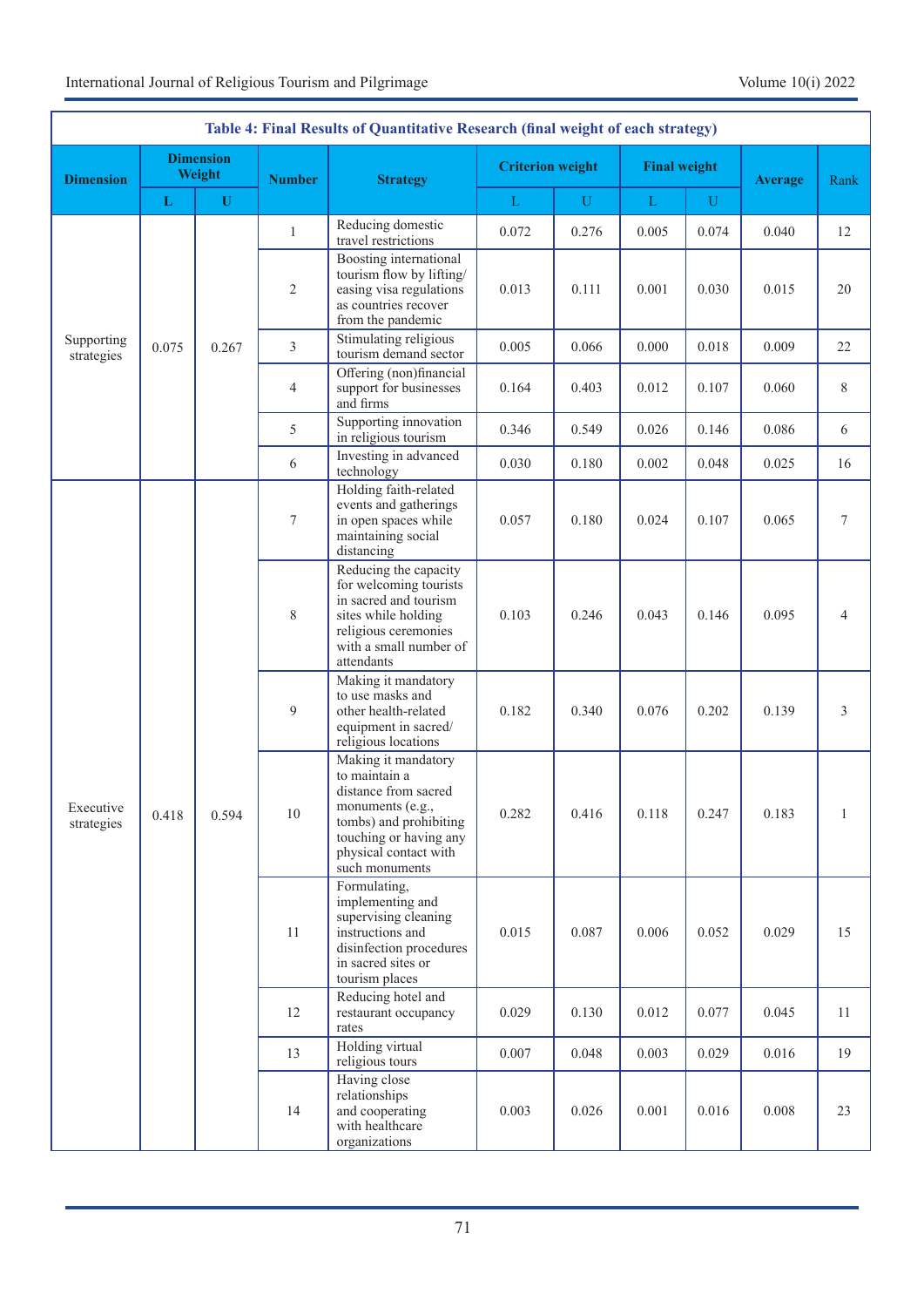| Table 4 (cont.): Final Results of Quantitative Research (final weight of each strategy) |                            |              |               |                                                                          |                                                                                  |              |                     |              |                |       |    |  |  |  |    |                                          |                                        |        |       |       |       |       |
|-----------------------------------------------------------------------------------------|----------------------------|--------------|---------------|--------------------------------------------------------------------------|----------------------------------------------------------------------------------|--------------|---------------------|--------------|----------------|-------|----|--|--|--|----|------------------------------------------|----------------------------------------|--------|-------|-------|-------|-------|
| <b>Dimension</b>                                                                        | <b>Dimension</b><br>Weight |              | <b>Number</b> | <b>Strategy</b>                                                          | <b>Criterion weight</b>                                                          |              | <b>Final weight</b> |              | <b>Average</b> | Rank  |    |  |  |  |    |                                          |                                        |        |       |       |       |       |
|                                                                                         | L                          | $\mathbf{U}$ |               |                                                                          | L                                                                                | $\mathbf{U}$ | $\mathbf{L}$        | $\mathbf{U}$ |                |       |    |  |  |  |    |                                          |                                        |        |       |       |       |       |
|                                                                                         |                            | 0.395        | 15            | Understanding<br>religious tourists'<br>health-related<br>expectations   | 0.3694                                                                           | 0.54         | 0.067               | 0.212        | 0.140          | 2     |    |  |  |  |    |                                          |                                        |        |       |       |       |       |
|                                                                                         |                            |              | 16            | Adopting the purpose-<br>driven marketing<br>approach                    | 0.0886                                                                           | 0.25         | 0.016               | 0.100        | 0.058          | 9     |    |  |  |  |    |                                          |                                        |        |       |       |       |       |
| Marketing<br>strategies                                                                 | 0.183                      |              | 17            | Paying attention to<br>retail opportunities and<br>family-related issues | 0.175                                                                            | 0.384        | 0.032               | 0.152        | 0.092          | 5     |    |  |  |  |    |                                          |                                        |        |       |       |       |       |
|                                                                                         |                            |              | 18            | Considering domestic<br>tourism                                          | 0.017                                                                            | 0.101        | 0.003               | 0.040        | 0.022          | 17    |    |  |  |  |    |                                          |                                        |        |       |       |       |       |
|                                                                                         |                            |              |               | 19                                                                       | Using the situation to<br>promote a distinctive<br>brand in religious<br>tourism | 0.040        | 0.175               | 0.007        | 0.069          | 0.038 | 13 |  |  |  |    |                                          |                                        |        |       |       |       |       |
|                                                                                         |                            |              | 20            | Giving more<br>consideration to<br>employees harmed<br>during the crisis | 0.362                                                                            | 0.486        | 0.010               | 0.080        | 0.045          | 10    |    |  |  |  |    |                                          |                                        |        |       |       |       |       |
| Human                                                                                   |                            |              |               |                                                                          |                                                                                  |              |                     |              |                |       |    |  |  |  | 21 | Providing necessary<br>training to staff | 0.103                                  | 0.241  | 0.003 | 0.040 | 0.021 | 18    |
| resources<br>management<br>strategies                                                   | 0.029                      | 0.165        | 22            | Considering<br>employees' new and<br>changing needs                      | 0.214                                                                            | 0.381        | 0.006               | 0.063        | 0.034          | 14    |    |  |  |  |    |                                          |                                        |        |       |       |       |       |
|                                                                                         |                            |              | 23            | Considering<br>employees' health and<br>safety                           | 0.0205                                                                           | 0.08         | 0.001               | 0.014        | 0.007          | 24    |    |  |  |  |    |                                          |                                        |        |       |       |       |       |
|                                                                                         |                            |              |               |                                                                          |                                                                                  |              |                     |              |                |       |    |  |  |  |    | 24                                       | Reducing customer-<br>employee contact | 0.0464 | 0.15  | 0.001 | 0.025 | 0.013 |

tourism, particularly in religious tourism (WHO, 2020; Rodríguez-Antón & Alonso-Almeida, 2020). Using masks could also be a necessity for employees and service providers (Hatami, Lacroix, & Mieszala, 2020). 'Reducing the capacity for welcoming tourists in sacred and tourism sites while holding religious ceremonies with a small number of attendants' was the fourth factor as revealed in this investigation. To further strengthen social distancing and prevent the spread of COVID-19, governments have decided to reduce the number of people allowed to visit tourism sites / places. This measure must also be taken seriously in religious tourism (WHO, 2020).

The investigation also revealed that 'paying attention to retail opportunities and family-related issues' was the fifth strategy that could improve post-COVID-19 religious tourism. Fear of COVID-19 infection has increased the tendency to travel alone and far from large crowds, while this change of behaviour could provide many opportunities for retail in the industry (Enger *et* 

*al*., 2020a). Studies in the literature also explained that family trips would account for a considerable proportion of travel over the first months of the post-COVID-19 future. Therefore, family-oriented tourism activities must be planned in advance (Enger *et al*., 2020b). This strategy has been highlighted in other investigations (Chen. *et al*., 2020; Avraham, 2020).

The analysis of the findings also clarified that 'supporting innovation in religious tourism' was the sixth post-COVID-19 recovery strategy, which was also emphasised in other studies (OECD, 2020; Dube, Nhamo & Chikodzi, 2020). 'Holding faith-related events and gatherings in open spaces while maintaining social distancing' was the seventh factor in improving post-COVID-19 religious tourism, according to the opinions of the participants. Given the possibility that staying in an open space could reduce virus transmission, it would be an effective strategy to hold religious events in open spaces in which attendants maintain social distancing (WHO, 2020).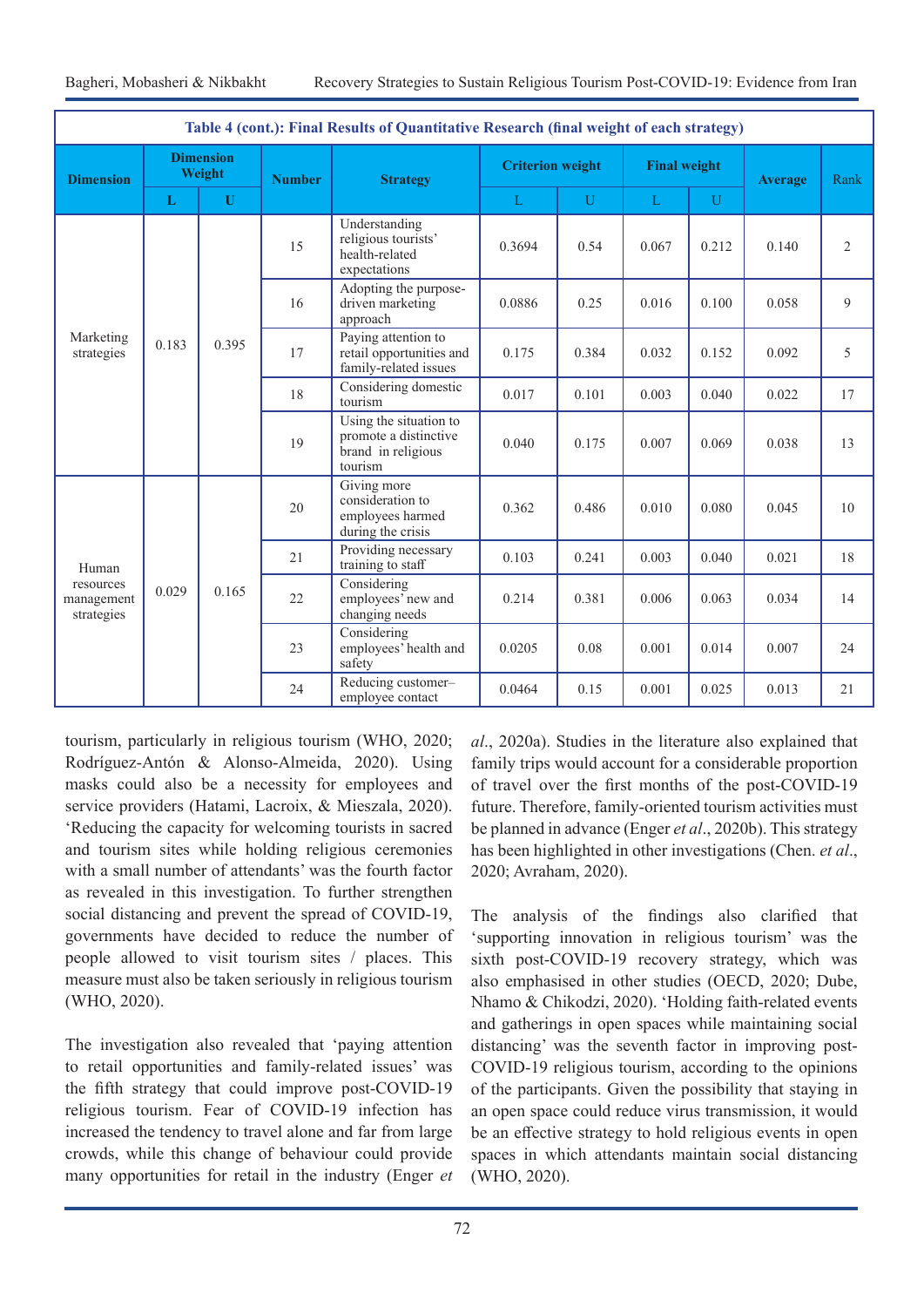The investigation also revealed that 'offering (non) financial support for businesses and firms' was the eighth most important strategy for rebuilding post-COVID-19 religious tourism. Such supports could appear in the form of *ex gratia* financial assistance, cheap loans offered to businesses, tax exemption / reduction, paying costs for training and human resource development, and other similar cases (Rodríguez-Antón & Alonso-Almeida, 2020; Ondicho, 2021). Governments could also stimulate demand for travel and tourism by offering related facilities, while contributing to the development of post-COVID-19 religious tourism activities. Financing innovation could also serve as part of supporting measures that governments could implement (OECD, 2020; Dube, Nhamo & Chikodzi, 2020).

'Adopting a purpose-driven marketing approach', as the ninth factor in the ranking, was another strategy for sustaining post-COVID-19 religious tourism. Postpandemic businesses must clearly delineate their target markets, trying to meet each market's needs (Avraham, 2020). The experts believed that the best market delineation method during the first post-COVID-19 months is to categorise tourists based on their travel dates. Given this categorisation, marketing managers could divide tourists into those who intend to take a trip within the next three months, within the next three-six months, or the next six-twelve months. Each type of tourists may impose certain limitations and obligations on tourism businesses (Chen, *et al*., 2020). Research also suggests that young and single people will account for the first wave of demand in post-COVID-19 tourism. As a result, tourism and hospitality businesses must have plans for welcoming younger tourists over their first post-COVID-19 days (Enger *et al*., 2020a).

'Giving more consideration to employees harmed during the crisis' was prioritised as the tenth strategy to rebuild post-COVID-19 religious tourism. This fact was also emphasised in previous research (Dube, Nhamo & Chikodzi, 2020; Rodríguez-Antón & Alonso-Almeida, 2020). Another strategy identified by the participants was 'reducing hotel and restaurant occupancy rates', which was the eleventh factor in the study. This strategy was also found important in other investigations (Zukhri & Rosalina, 2020; Assaf & Scuderi, 2020).

The findings also demonstrated that, from the perspective of the participants, 'reducing domestic travel restrictions' was the twelfth strategy. One of the measures adopted by governments in their attempt to contain COVID-19 was to set travel and tourism restrictions worldwide. However, for post-COVID-19 tourism to thrive, it would be necessary to lift part of the restrictions (however, health protocols must be maintained and tourism places must be supervised and controlled). As such, governments can delineate regions depending on their virus spread rate, while reducing restrictions in corridors, pathways and areas designated as 'safe zones.' This strategy os stressed in other studies (OECD, 2020; Ryland, 2020; Ondicho, 2021).

'Using the situation to promote a district brand' was the Thirteenth strategy as evaluated by the participants. Developing personal, unique, and memorable experiences is an effective factor in winning customers' loyalty in tourism and hospitality, while the post-COVID-19 future may offer opportunities in this regard even more than before (Dalrymple *et al*., 2020). This strategy was also emphasised in other investigations (Dalrymple *et al*., 2020; Rodríguez-Antón & Alonso-Almeida, 2020; Avraham, 2020; de Andreis, 2020).

'Considering employees' new and changing needs' was the fourteenth strategy that could be used to sustain post-COVID-19 religious tourism. Researchers believe that human resources constitute the main element in developing the tourism industry (Baum & Kokkranikal, 2003; Gruescu, Nanu & Pirvu, 2008). Therefore, considering human resource post-pandemic needs represents a significant issue to be prioritised by religious tourism managers and policy-makers. The crisis may lead to the formation of a wide range of needs depending on people's individual and familial conditions. This issue highlights the importance of identifying and addressing employees' new and changing needs (Nilakant, Walker & Rochford, 2013; Sneader & Singhal, 2020a).

The findings of this study also revealed that the participants prioritised 'formulating, implementing and supervising cleaning instructions and disinfection procedures in sacred sites or tourism places' as the fifteenth factor in sustaining post-COVID-19 religious tourism. To prevent virus transmission due to exposure to surfaces and further assure tourists and visitors of their safety, all sacred places / sited should be disinfected before and after tourists visit them (WHO, 2020). This strategy was also stressed in the study conducted by Ondicho (2021). 'Investing in advanced technology', too, represented another strategy for sustaining post-COVID-19 religious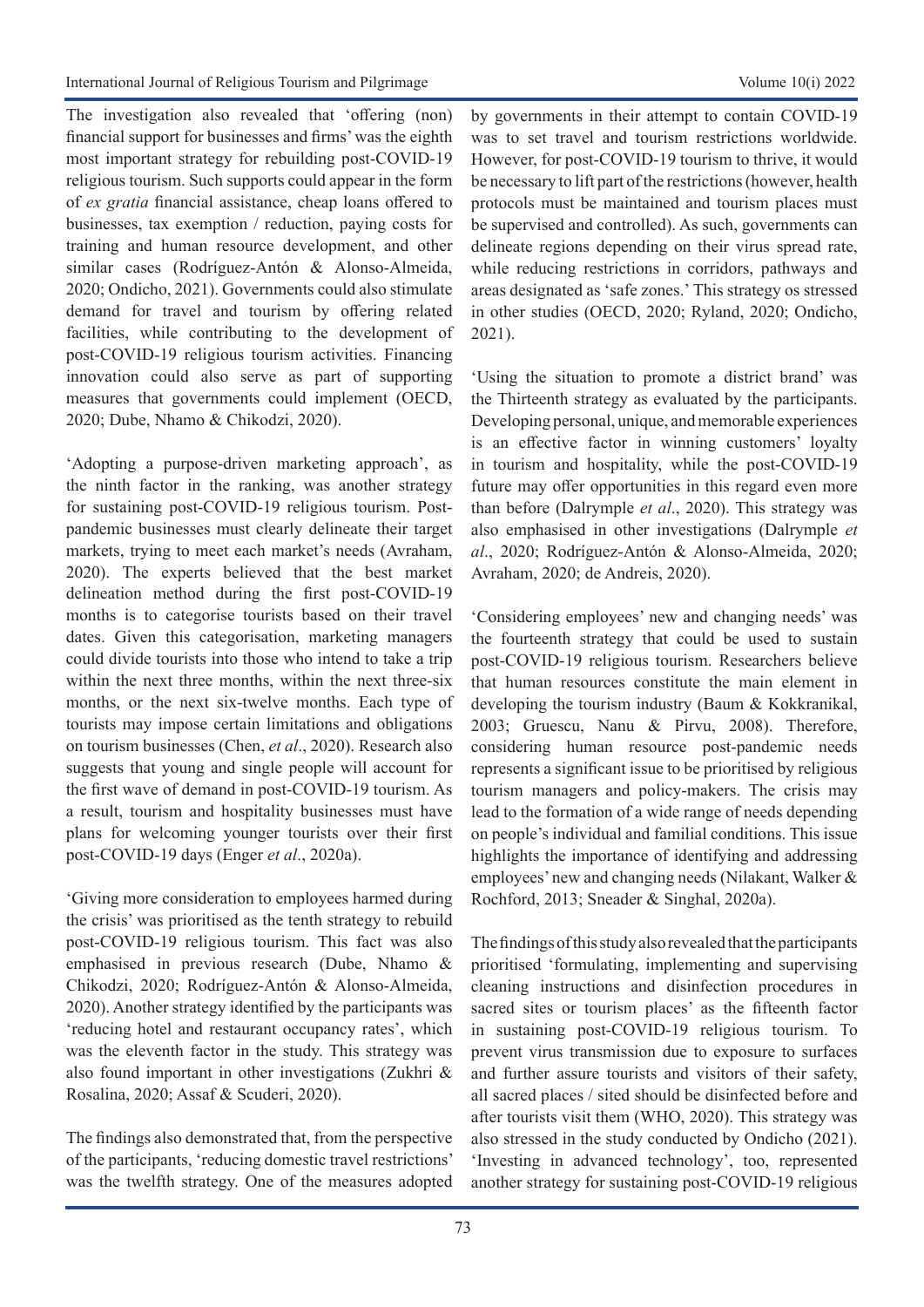tourism; this factor was the sixteenth most important criterion in this study. Many experts contend that reopening post-COVID-19 tourism activities requires investment in supplying and employing technologies that could provide services to tourists (Rodríguez-Antón & Alonso-Almeida, 2020; Haque, 2020; Assaf & Scuderi, 2020). Such technologies could minimise physical contact and could bring about new experiences for tourists. For instance, digital technologies can be used to develop e-tourism or to register guests' hotel orders via cellphones (Klasko *et al*., 2020; Hollander, 2020). Advanced technologies could also be used in such cases as online advertising, virtual networks and applications, and provision of electronic and online tourism services (Enger *et al*., 2020a; Leask, 2020).

The seventeenth strategy as observed in this study was 'considering domestic tourism'; other investigations, too, have emphasised domestic tourism as a way of sustaining post-COVID-19 tourism and hospitality businesses (Leask, 2020; Wen *et al*., 2020; Haque, 2020; Hussain & Fusté-Forné, 2021). To accomplish this, tourism businesses must target domestic and local markets, while promoting short trips. Local residents, too, can encourage tourists by using local tourism services (e.g., having food in local restaurants) (Chen, *et al*., 2020).

The participants in this study selected 'providing necessary training to staff' as the eighteenth most important factor in rebuilding post-COVID-19 religious tourism. Training staff is a major success factor in the tourism industry (Baum, 2007), as it can be especially significant during a crisis. More specifically, as a crisis breaks out, the behaviour of employees could bring about many opportunities to develop a firm's brand in tourism. Employees, then, must learn how to interact with and provide services to customers / guests through effective training, while observing all health and safety protocols (Dalrymple *et al*., 2020).

Selected as the nineteenth post-COVID-19 religious tourism recovery strategy, 'holding virtual religious tours' was a factor highlighted in El-Said & Aziz's (2021) study. 'Boosting international tourism flow by lifting / easing visa regulations as countries recover from the pandemic' was the twentieth strategy, as also emphasised by Assaf and Scuderi (2020). The twenty-first strategy identified in this study was 'reducing customer–employee contact', which was a factor mentioned in a number of other observations (Rodríguez-Antón & Alonso-Almeida, 2020; Assaf & Scuderi, 2020).

Another strategy identified in relation to post-COVID-19 religious tourism recovery was 'stimulating religious tourism demand', which was prioritised by the participants as the twenty-second strategy. By offering facilities to religious tourists (e.g., travel credit cards), governments can stimulate demand in this sector and support businesses active in religious tourism. The importance of this strategy was also highlight in previous research (Dube, Nhamo & Chikodzi, 2020; OECD, 2020; Ondicho, 2021; Haque, 2020). 'Having close relationships and cooperating with healthcare organisations' was the twenty-third strategy found in this study, as emphasised by other researchers (UNWTO, 2020b; Krishnan *et al*., 2020; Wen *et al*., 2020).

Finally, 'considering employees' health and safety' was the twenty-fourth and last strategy observed; human resources represent one of the most valuable assets of tourism businesses and have vital functions in meeting tourists' needs (Nzonzo & Chipfuva, 2013). As such, employees' safety and health over the post-pandemic era would be a serious topic to be reflected on by businesses. For instance, some of the measures that businesses can take are asking employees about their health status, diagnosing and separating infected employees, providing personal protection equipment to staff including masks and other health-related tools (Dalrymple *et al*., 2020; OECD, 2020; Klasko *et al*., 2020).

## **Conclusion and Suggestions**

Focusing on the losses that religious tourism as an important type of tourism has incurred since the COVID-19 outbreak, this study has identified and prioritised practical strategies to sustain post-COVID-19 religious tourism. The results of data analysis reveal that the strategies to sustain post-COVID-19 religious tourism could be divided into four main strategies (dimensions) and 24 sub-strategies. The findings further clarify that the five most significant strategies that could help post-COVID-19 tourism rebound are as follows in order of importance:

- 'making it mandatory to maintain a distance from sacred monuments (e.g., tombs) and prohibiting touching or having any physical contact with such monuments',
- 'understanding religious tourists' health-related expectations'
- 'making it mandatory to use masks and other healthrelated equipment in sacred/religious locations',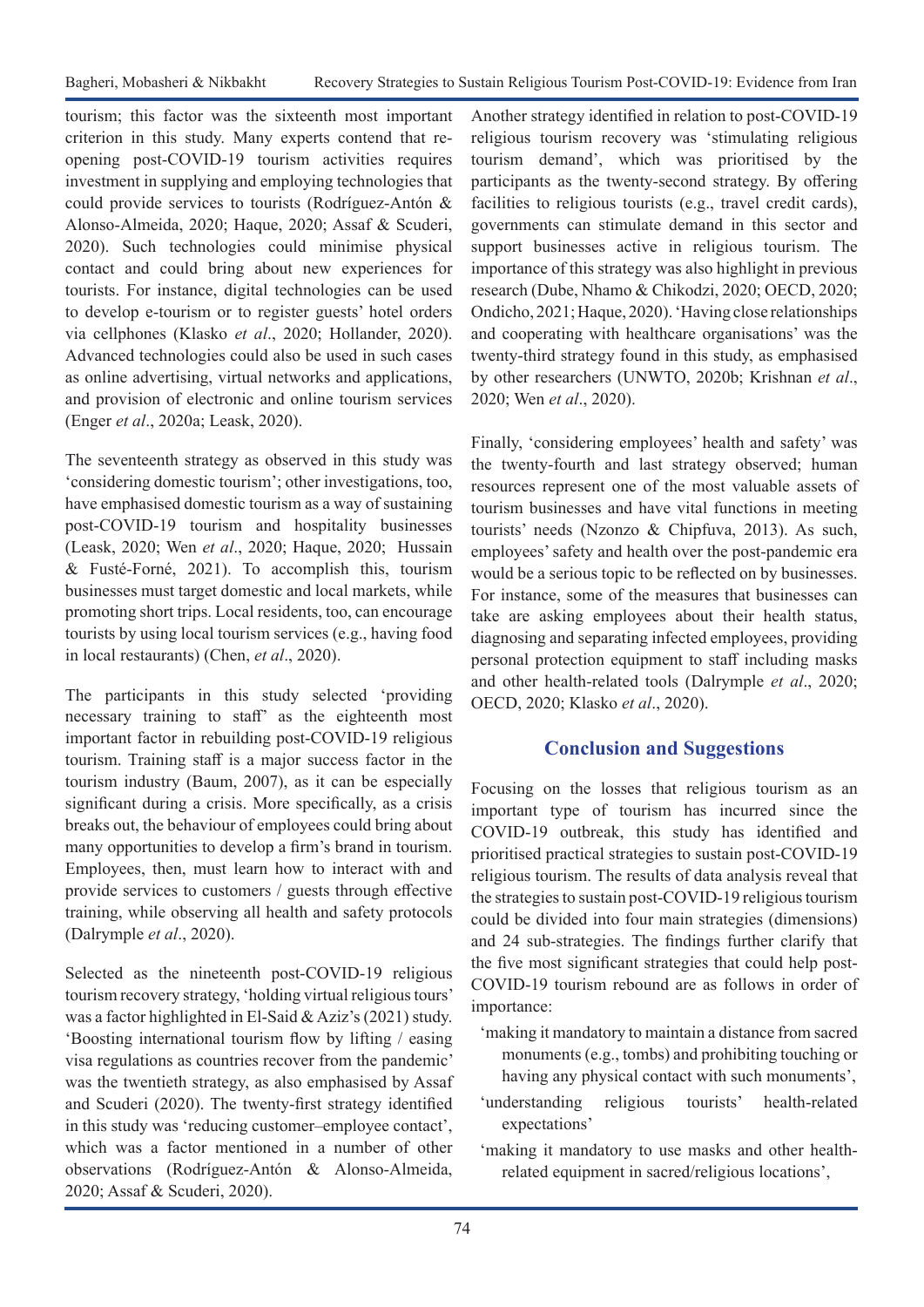- 'reducing the capacity for welcoming tourists in sacred and tourism sites while holding religious ceremonies with a small number of attendants', and '
- Paying attention to retail opportunities and familyrelated issues.'

The results offer practical guidelines to managers, activists and religious tourism planners in the public and private sectors. In this regard, religious tourism managers and policy-makers are advised to take into account the strategies to help religious tourism bounce back in the post-COVID-19 future. Furthermore, managers and policy-makers in the tourism industry can use the prioritisation suggested in this study, while formulating their plans for reinforcing and rescheduling their activities and operational processes. The findings could also provide some insight into future investigations; for instance, although this study relies on a systematic literature review to identify the strategies, future surveys could draw on the opinions of managers and activists in the tourism industry. Given the model proposed in this study, researchers could also evaluate the measures adopted by governments or management systems (in relation to private businesses) in their efforts to strengthen and reconstruct religious tourism in the post-COVID-19 future.

#### **References**

- Albliwi, S., Antony, J., Abdul Halim Lim, S., & van der Wiele, T. (2014) Critical failure factors of Lean Six Sigma: a systematic literature review. *International Journal of Quality & Reliability Management*, 31(9), 1012-1030.
- Al-Harthi, S.S., Karrar, O., Al-Mashhadani, S.A., Saddique, A.A. (1990) Metabolite and hormonal profiles in heat stroke patients at Mecca Pilgrimage. *Intern. Med*, 228 (4),343–346.
- Alvarado-Sizzo, I., Frejomil, E.P. and Crispin, A.S. (2017) Religious tourism in southern Mexico: Regional scopes of the festival of the Immaculate Conception, *Geoforum*. 83, 14-25.
- Assaf, A, and Scuderi, R. (2020) COVID-19 and the recovery of the tourism industry, *Tourism Economics*, 1–3.
- Avraham, E. (2020) From 9/11 through Katrina to Covid-19: crisis recovery campaigns for American destinations. *Current Issues in Tourism*, DOI: 10.1080/13683500.2020.1849052.
- Baig, A., Hall, B., Jenkins, P., Lamarre, E. and McCarthy, B. (2020) *The COVID-19 recovery will be digital: A plan for the first 90 days*, McKinsey & Company, Available at: https://www.mckinsey.com/.
- Baum, T. (2007) 'Human resources in tourism: Still waiting for change', *Tourism Management*, 28(6), 1383-1399.
- Baum, T and Kokkranikal (2003) 'Human resource Development for Competitivness and Sustanability: a case Study of Indian Tourism', in Kusluvan. S (Eds) *Managing Employee Attitudes and Behaviors in Tourism and Hospitality Industry*, New york, nova Science Publishers, Inc.
- Burton, C.E., Crotts, J.C. (2015) Theoretical Perspectives on Crimes Against Tourists. In Ritchie, B.W., Campiranon, C (Eds) *Tourism Crisis and Disaster Management in the Asia-Pacific*, Boston, CAB International.
- Cadena A, Child F, Craven M, Ferrari F, Fine D, Franco J and Wilson A(2020) How to restart national economies during the coronavirus crisis, McKinsey & Company, Available at: https://www.mckinsey.com/industries/public-andsocial-sector/our-insights/how-to-restart-nationaleconomies-during-the-coronavirus-crisis
- Chadha, H., Onkar, P (2016) Changing Cities in the Perspective of Religious Tourism – A case of Allahabad. Procedia Technology, 24, 1706 – 1713.
- Chantziantoniou. A and Dionysopoulou. P (2017) 'The religious tourism in Greece: Case study of Saint John Russian in N. Evia', Journal of Tourism, Heritage & Services Marketing, 3 (2), 15-24.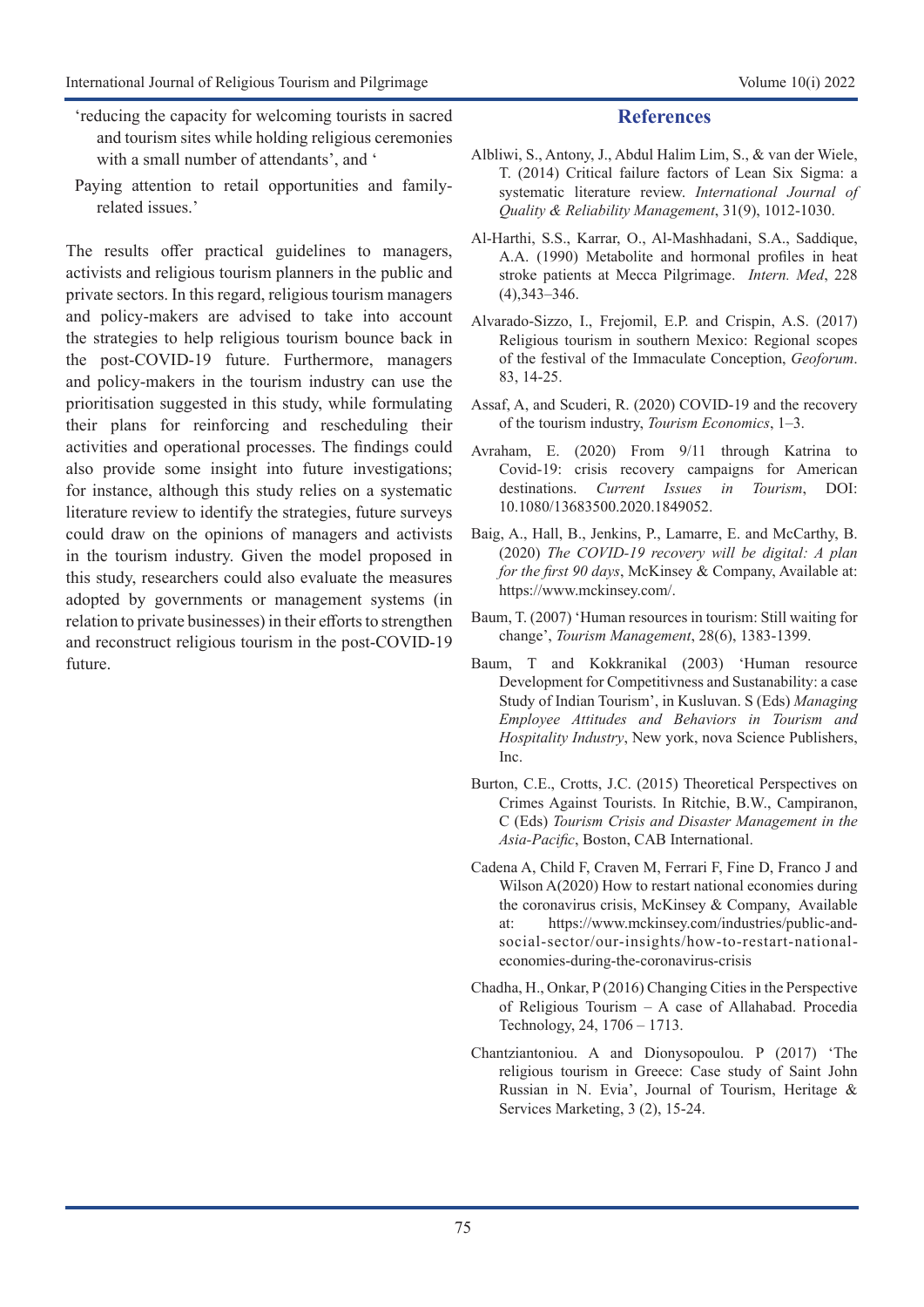- Chen K, Enger W, Yu J and Zhang C(2020) Hitting the road again: How Chinese travelers are thinking about their first trip after COVID-19, McKinsey & Company, available at: https://www.mckinsey.com/featured-insights/asiapacific/hitting-the-road-again-how-chinese-travelers-arethinking-about-their-first-trip-after-covid-19.
- Dalrymple M, Mann R, Peters M and Seitzman N (2020) Make it better, not just safer: The opportunity to reinvent travel, , McKinsey & Company, Available at: https:// www.mckinsey.com/industries/travel-logistics-andinfrastructure/our-insights/make-it-better-not-just-saferthe-opportunity-to-reinvent-travel.
- D'Auria G and De Smet A (2020) Leadership in a crisis: Responding to the coronavirus outbreak and future challenges, McKinsey & Company, Available at: [https://](https://www.mckinsey.com/business-functions/organization/our-insights/leadership-in-a-crisis-responding-to-the-coronavirus-outbreak-and-future-challenges) [www.mckinsey.com/business-functions/organization/](https://www.mckinsey.com/business-functions/organization/our-insights/leadership-in-a-crisis-responding-to-the-coronavirus-outbreak-and-future-challenges) [our-insights/leadership-in-a-crisis-responding-to-the](https://www.mckinsey.com/business-functions/organization/our-insights/leadership-in-a-crisis-responding-to-the-coronavirus-outbreak-and-future-challenges)[coronavirus-outbreak-and-future-challenges](https://www.mckinsey.com/business-functions/organization/our-insights/leadership-in-a-crisis-responding-to-the-coronavirus-outbreak-and-future-challenges).
- de Andreis. F (2020) Tourist Crisis and Recovery Strategies in the Canary Islands. Journal of Tourism and Hospitality Management, 8 (1), 93-98.
- Devlin ES (2007) Crisis management planning and execution, Auerbach Publications, New York.
- Dube K, Nhamo G and Chikodzi D (2020), COVID-19 cripples global restaurant and hospitality industry, Current Issues in Tourism, trading as Taylor & Francis Group, 1-4.
- Durán-Sánchez. A, Álvarez-García. J, del Río-Rama. M and Oliveira. C (2018) 'Religious Tourism and Pilgrimage: Bibliometric Overview', Religions, 9 (249), 1-15.
- El-Said, O and Aziz, H. (2021) Virtual Tours a Means to an End: An Analysis of Virtual Tours' Role in Tourism Recovery Post COVID-19. Journal of Travel Research, 1-21.
- Fabio. C, Gian. C and Anahita. M (2016) 'New Trends of Pilgrimage: Religion and Tourism, Authenticity and Innovation, Development and Intercultural Dialogue: Notes from the Diary of a Pilgrim of Santiago', AIMS Geosciences, 2 (2), 152-165.
- Faris, H. M and Griffin, K. N (2020) The Impact of COVID-19 on Religious Tourism and Pilgrimage to the Holy City of Karbala, International Journal of Religious Tourism and Pilgrimage, 8 (vii): 75-84.
- Gan WH, Lim JW and Koh D (2020) Preventing Intra-hospital Infection and Transmission of Coronavirus Disease 2019 in Health-care Workers, Safety and Health at Work, 1-3.
- Gruescu. R, Nanu. R and Pirvu. G (2008) 'Human Resouece Management in the Tourism Industry', Bulletin UASVM, Horticulture 65(2), 168- 173.
- Gupta. S, Rajiah. P, Middlebrooks. E. H, Baruah. D, Carter. B. W, Burton. K. R, Rano Chatterjee. A, Miller. M. M (2018) 'Systematic Review of the Literature: Best Practices', Academic Radiology.
- Haque, S. S. M (2020) The Effects of Covid-19 Pandemic and Recovery Strategies for the Travel and Tourism Sector in Bangladesh. Hospitality & Tourism Review, 2(1), 1-13.
- Hatami. H, Lacroix. S and Mieszala. J (2020) 'The Restart', ', McKinsey & Company, Available at: https://www. mckinsey.com/business-functions/strategy-andcorporate-finance/our-insights/the-restart?
- Hetu SN, Gupta S, Vu V and Tan G (2018) A simulation framework for crisis management: Design and use, Simulation Modelling Practice and Theory, 85, 15-32.
- Heydari Chianeh. R, Chiappa. G. D and Ghasemi. V (2018) 'Cultural and religious tourism development in Iran: prospects and challenges', Anatolia: An International Journal of Tourism and Hospitality Research, 29 (2), 204- 214.
- Hollander. J (2020) 'Hotel digital transformation in the aftermath of coronavirus', .phocus wire, available at: [https://www.](https://www.phocuswire.com/Hotel-digital-transformation-post-coronavirus) [phocuswire.com/Hotel-digital-transformation-post](https://www.phocuswire.com/Hotel-digital-transformation-post-coronavirus)[coronavirus](https://www.phocuswire.com/Hotel-digital-transformation-post-coronavirus).
- Hussain, A and Fusté-Forné, F (2021) Post-Pandemic Recovery: A Case of Domestic Tourism in Akaroa (South Island, New Zealand) World 2021, 2, 127–138.
- Indrawati. N, Soetomo. S, Setioko. B and Murtini. T. W (2016) 'Edu- Religious Tourism Based on Islanic Architectur Approach, a Prelimenary Research in Majasto Cemetery-Sukoharjo Regency Central Java', Procedia- Social and Behavioral Sciences, 227, 656-663.
- Iranian Hotels Association. (2020) 'The speech of the secretary of national tourism societies in a meeting with the president.' Available at http://hoteldaran.com/f
- Irimias. A, Mitev. A and Michalko. G (2016) 'Demographic Characteristics Influencing Religious Tourism Behaviour: Evidence form a Central-Eastern-European country', International Journal of Religious Tourism and Pilgrimage, 4 (4), 19-32.
- Kartal. B, Tepeci. M and Atlı. H (2015) 'Examining the religious tourism potential of Manisa, Turkey with a marketing perspective', Tourism Review, 70 (3), 214 – 231.
- Kersuliene, V., Zavadskas, E. K., & Turskis, Z. (2010) Selection of Rational Dispute Resolution Method by Applying New Step-wise Weight Assessment Ratio Analysis (SWARA) *Journal of Business Economics and Management*, 11(2), 243-258.
- Kim, B., Kim, S. (Sam), & King, B. (2019) Religious tourism studies: Evolution, progress, and future prospects. Tourism Recreation Research, 45(2), 185–203.
- Klasko. S, Gleason. J. L and Hoad. M (2020) 'What hotels must learn from hospitals for the new reality of tourism', The World Economic Forum COVID Action Platform, available at: [https://www.weforum.org/agenda/2020/05/](https://www.weforum.org/agenda/2020/05/lessons-from-hospitals-to-the-hospitality-sector-covid-19/) [lessons-from-hospitals-to-the-hospitality-sector](https://www.weforum.org/agenda/2020/05/lessons-from-hospitals-to-the-hospitality-sector-covid-19/)[covid-19/.](https://www.weforum.org/agenda/2020/05/lessons-from-hospitals-to-the-hospitality-sector-covid-19/)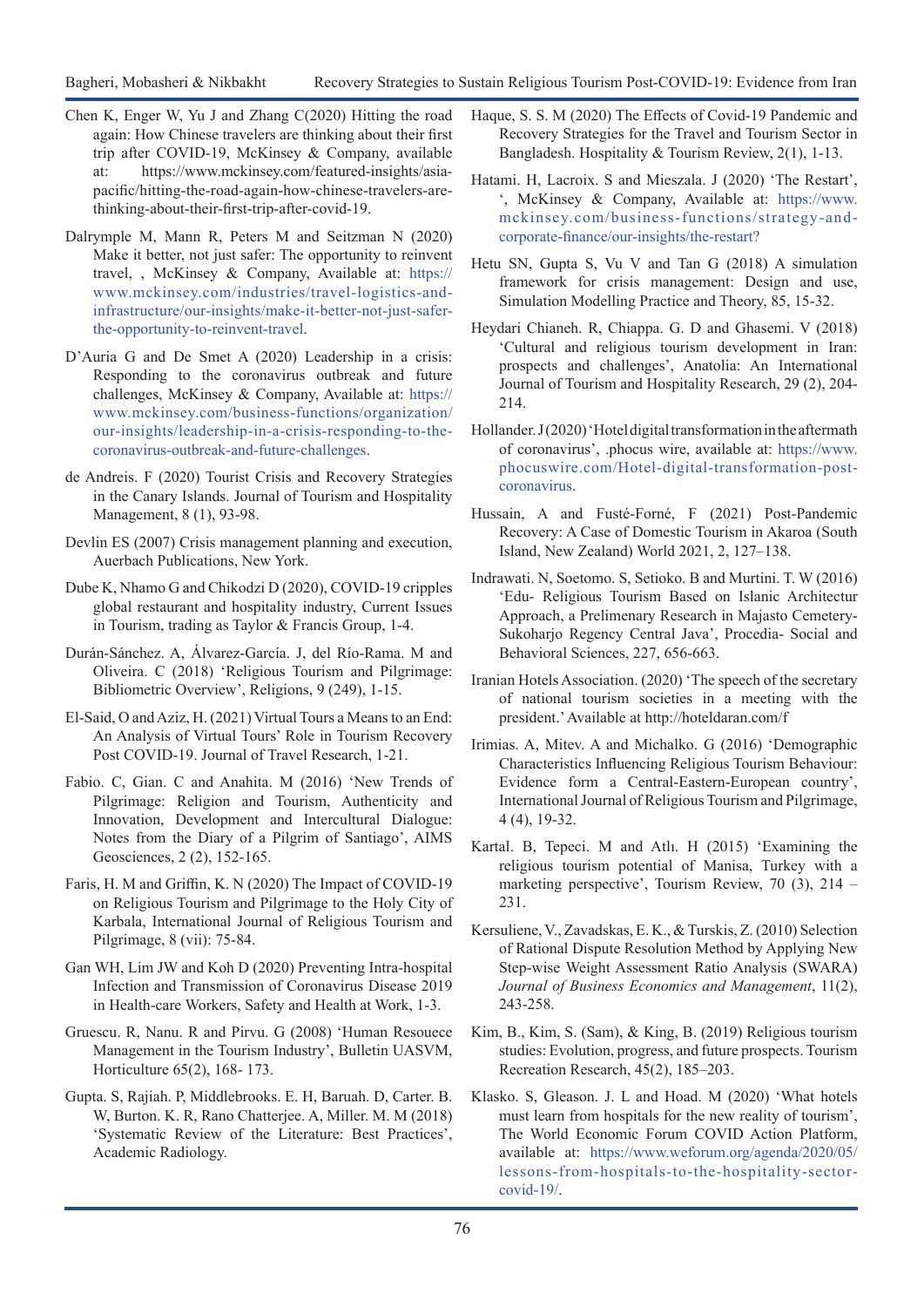- Knoll. T, Omar. M. I, Maclennan. S, Herna´ndez. V, Canfield. S, Yuan. Y, Bruins. M, Marconi. L, Van Poppel. H, N'Dow. J and Sylvester. R (2018) 'Key Steps in Conducting Systematic Reviews for Underpinning Clinical Practice Guidelines: Methodology of the European Association of Urology', European Urology, 37, pp. 290 –300.
- Krishnan V, Mann R, Seitzman N and Wittkamp N (2020), Hospitality and COVID-19: How long until 'no vacancy' for US hotels?, McKinsey & Company, available at: https://www.mckinsey.com/industries/travel-logisticsand-infrastructure/our-insights/hospitality-and-covid-19 how-long-until-no-vacancy-for-us-hotels?
- Leask A (2020) How tourist destinations can rebuild after coronavirus, The Conversation, , available at: [https://](https://theconversation.com/how-tourist-destinations-can-rebuild-after-coronavirus-140969) [theconversation.com/how-tourist-destinations-can](https://theconversation.com/how-tourist-destinations-can-rebuild-after-coronavirus-140969)[rebuild-after-coronavirus-140969](https://theconversation.com/how-tourist-destinations-can-rebuild-after-coronavirus-140969).
- Maneenetr, T., Tran, T. H (2014) SWOT Analysis of Religious Tourism in Nong Khai Province, Thailand Proposed Guidelines to Incorporate Temple Stay Program', Mediterranean Journal of Social Sciences, 5 (23), 696- 701.
- Mendy A, Stewart M L and VanAkin K (2020) A leader's guide: Communicating with teams, stakeholders, and communities during COVID-19, McKinsey & Company, Available at: https://www.mckinsey.com/businessfunctions/people-and-organizational-performance/ourinsights/a-leaders-guide-communicating-with-teamsstakeholders-and-communities-during-covid-19?
- Mosier, W., Elhadary, T., Elhaty, I. A., Safaei, M. (2020) Crisis Management and The Impact of Pandemics on Religious Tourism. International Journal of Religious Tourism and Pilgrimage, 8 (7), 9-22.
- Mróz, F (2021) The Impact of COVID–19 on Pilgrimages and Religious Tourism in Europe During the First Six Months of the Pandemic. Journal of Religion and Health, 60:625– 645.
- Muriuki. L. M, Bururia. D and Mutegi. J (2016) Determinants of religious tourism branding tactics in Kenya: A cross sectional study. Tourism and Hospitality Research, 0 (0), 1-14.
- Nhamo. G, Dube. K and Chikodzi, D (2020) Counting the Cost of COVID-19 on the Global Tourism Industry. Springer, Cham.
- Nicola M, Alsafi Z, Sohrabi C, Kerwan A, Al-Jabir A, Iosifidis C, Agha M and Agha R (2020) The Socio-Economic Implications of the Coronavirus and COVID-19 Pandemic: A Review, International Journal of Surgery, 1-25.
- Nilakant. V, Walker. B and Rochford. K (2013) 'Post-disaster Management of Human Resources: Learning From an Extended Crisis', Resilient Organizations Research Report, Resilient Organisations Research Programme, New Zealand.
- Nzonzo, J C and Chipfuva, T. (2013) Managing Talent in the Tourism and Hospitality Sector: A Conceptual View Point, International Journal of Academic Research in Accounting, Finance and Management Sciences, 3 (2), 92-97.
- OECD (2020) OECD Policy Responses to Coronavirus (COVID-19): Tourism Policy Responses to the coronavirus (COVID-19), , Available at: [https://www.](https://www.oecd.org/coronavirus/policy-responses/tourism-policy-responses-to-the-coronavirus-covid-19-6466aa20/) [oecd.org/coronavirus/policy-responses/tourism-policy](https://www.oecd.org/coronavirus/policy-responses/tourism-policy-responses-to-the-coronavirus-covid-19-6466aa20/)[responses-to-the-coronavirus-covid-19-6466aa20/.](https://www.oecd.org/coronavirus/policy-responses/tourism-policy-responses-to-the-coronavirus-covid-19-6466aa20/)
- Okoli, C., & Schabram, K. (2015) A Guide to Conducting a Standalone Systematic Literature Review. Communications of the Association for Information Systems, 37 (43), 879- 910.
- Ondicho. T (2021) Impact of COVID-19 on Tourism in Kenya: Strategies for Recovery. Kenya Policy Briefs, 2 (1), 45-46.
- Papamitsiou, Z., & Economides, A. A. (2014) Learning analytics and educational data mining in practice: A systematic literature review of empirical evidence. Journal of Educational Technology & Society, 17(4), 49-64.
- Pauchant T C and Mitroff I I (1992) Transforming the crisisprone organization: Preventing individual, organizational, and environmental tragedies. Jossey-Bass.
- Petrevska, B. (2012) Tourism and crisis- Past Patterns and Future Challenges. Conference Proceedings Vol. 2, International Conference 'Trends and Challenges in the Economic Development', Varna, Bulgaria, pp. 112-121.
- Ritchie B W and Jiang Y (2019) A review of research on tourism risk, crisis and disaster management: Launching the annals of tourism research curated collection on tourism risk, crisis and disaster management, Annals of Tourism Research, 79 (102812), 1-15.
- Rodríguez-Antón, J. M and Alonso-Almeida, M. D (2020) COVID-19 Impacts and Recovery Strategies: The Case of the Hospitality Industry in Spain. Sustainability, 12, 8599.
- Rot, E., Mikinac, K., Bogdan, S (2014) General Characteristics of religious tourism in Croatia. UTMS Journal of Economics, 5 (1), 79–87.
- Rowan N and Laffey G H (2020) Challenges and solutions for addressing critical shortage of supply chain for personal and protective equipment (PPE) arising from Coronavirus disease (COVID19) pandemic – Case study from the Republic of Ireland, Science of the Total Environment, 725 (138532), 1-9.
- Rutynskyi M and Kushniruk H (2020), The impact of quarantine due to COVID-19 pandemic on the tourism industry in Lviv (Ukraine), business perspectives, 18 (2), 194-205.
- Ryland. J (2020) 'Opinion : The hospitality industry post-COVID-19', gault & millau, available at: https:// fr.gaultmillau.com/news/opinion-the-hospitality-industrypost-covid-19.